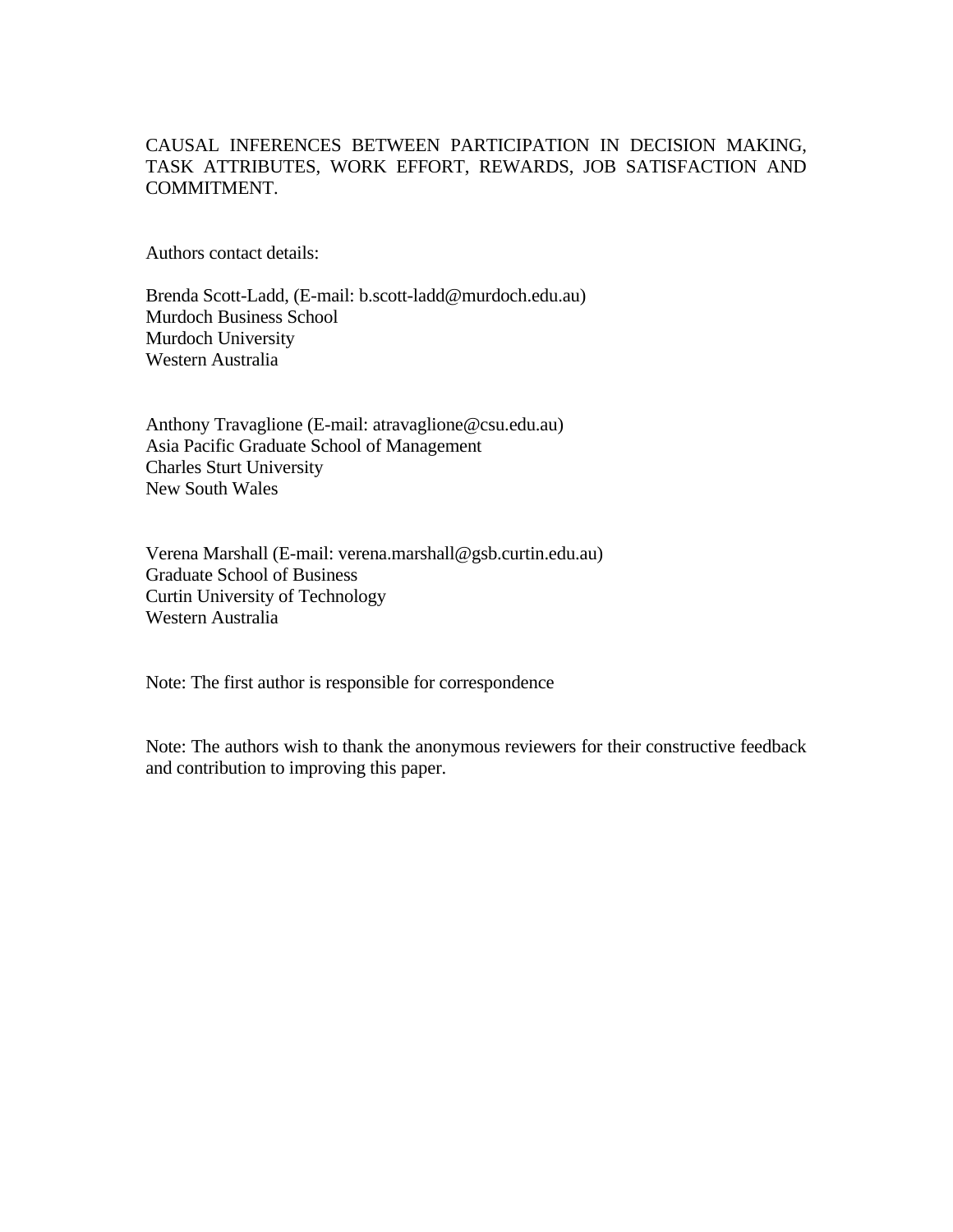### CAUSAL INFERENCES BETWEEN PARTICIPATION IN DECISION MAKING, TASK ATTRIBUTES, WORK EFFORT, REWARDS, JOB SATISFACTION AND COMMITMENT.

### **Abstract**

#### **Purpose**

Regulatory frameworks in Australia encourage employee participation in decision making (PDM) on the basis that participation benefits work effort, job satisfaction and commitment. Although the literature supports this premise, there is little evidence that patterns of causal inference in the relationship are clearly understood. This study examines for structural and causal inference between PDM and the work environment over time

### **Methodology/Approach**

Structural equation modeling was used to examine longitudinal, matched sample data for causal inferences.

#### **Findings**

Participation in decision appears to promote job satisfaction and commitment, whereas task variety and work effort foster participation.

#### **Research limitations/implications**

The use of quantitative, self report data, small samples and cross industry data as well as possible overlap between commitment foci may limit the transferability of the findings. It is also important to note causality is merely inferred.

#### **Practical implications**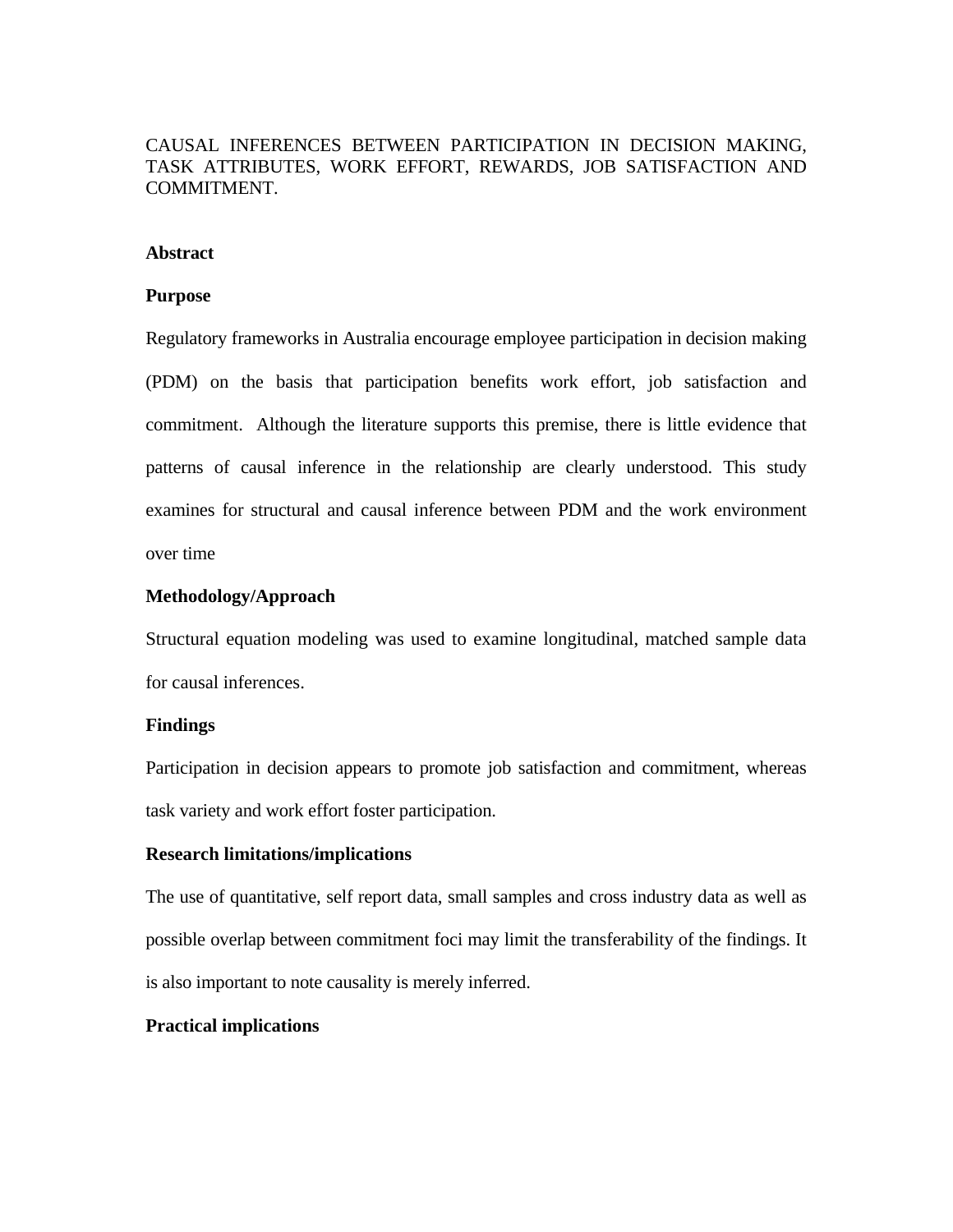Although participation in decision making positively influences work effort, autonomy and commitment, practitioners need to be mindful of keeping a balance between employee and employer needs. Job satisfaction and commitment are at risk in the long term if participation is viewed merely as a survival strategy for coping with work effort and task variety.

### **Originality/value of paper**

The paper examines inferred causality within a participative decision making framework and addresses the previously neglected need for multi-site and longitudinal studies.

### **Key Words**

participation in decision-making, work effort, task attributes, rewards, job satisfaction, organisational commitment and causality.

### **Research Paper**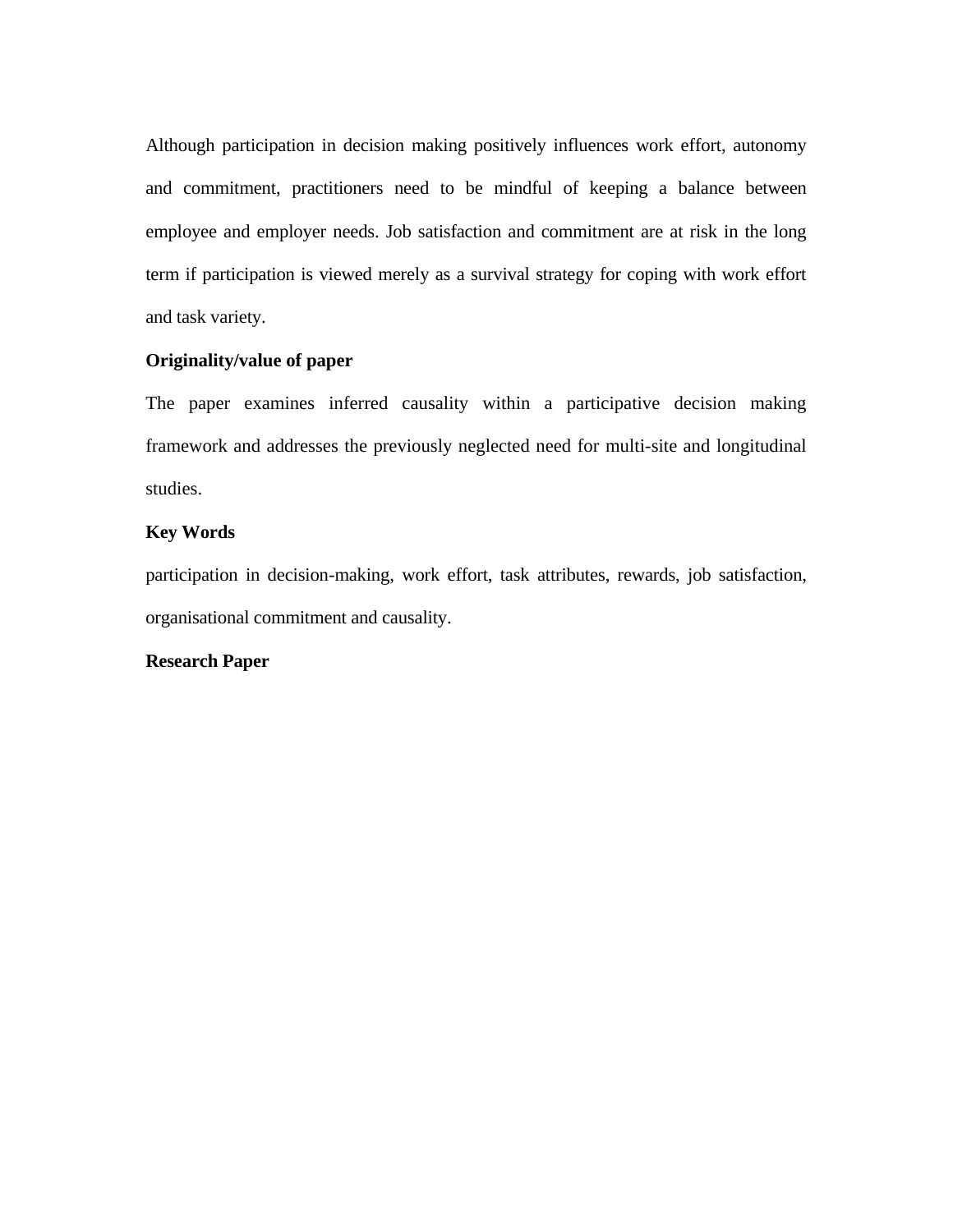### CAUSAL INFERENCES BETWEEN PARTICIPATION IN DECISION MAKING, TASK ATTRIBUTES, WORK EFFORT, REWARDS, JOB SATISFACTION AND COMMITMENT.

Modern organizations implement participatory work practices in the belief they will gain more from an educated, technologically-oriented workforce (Connell, 1998). Evidence suggests participation increases employee motivation, job satisfaction and organizational commitment (Witt, Andrews and Kacmar, 2000; Latham, Winters and Locke, 1994; Pearson and Duffy, 1999); however, support for improving job performance is less conclusive (Tjosvold, 1998; Jones, 1997). Nonetheless, organizations proceed with implementing participatory practices. Acknowledging participation should lead to positive outcomes, we also think ambiguous outcomes regarding productivity warrant further investigation. In part, productivity outcomes are confounded by previous researchers using a mixture of single site or cross-sectional studies (Connell, 1998; Jones, 1997) with few longitudinal or multi-site studies. Additionally, various interpretations of participation have been studied. These include, formal versus informal participation (Scully, Kirkpatrick and Locke, 1995), worker predispositions to participation (Ashmos, Duchon, and McDaniel, 1998), levels of involvement (Locke and Schweiger, 1979) and a synthesized multi-dimensional model that included the role and levels of employee participation (Black and Gregersen, 1997).

To shed further light on the participation and productivity relationship, we designed a study with two purposes in mind. The first was to examine the role participation plays in the work environment and its impact on job satisfaction and commitment. The second was to examine these relationships to see if causal links could be identified over time.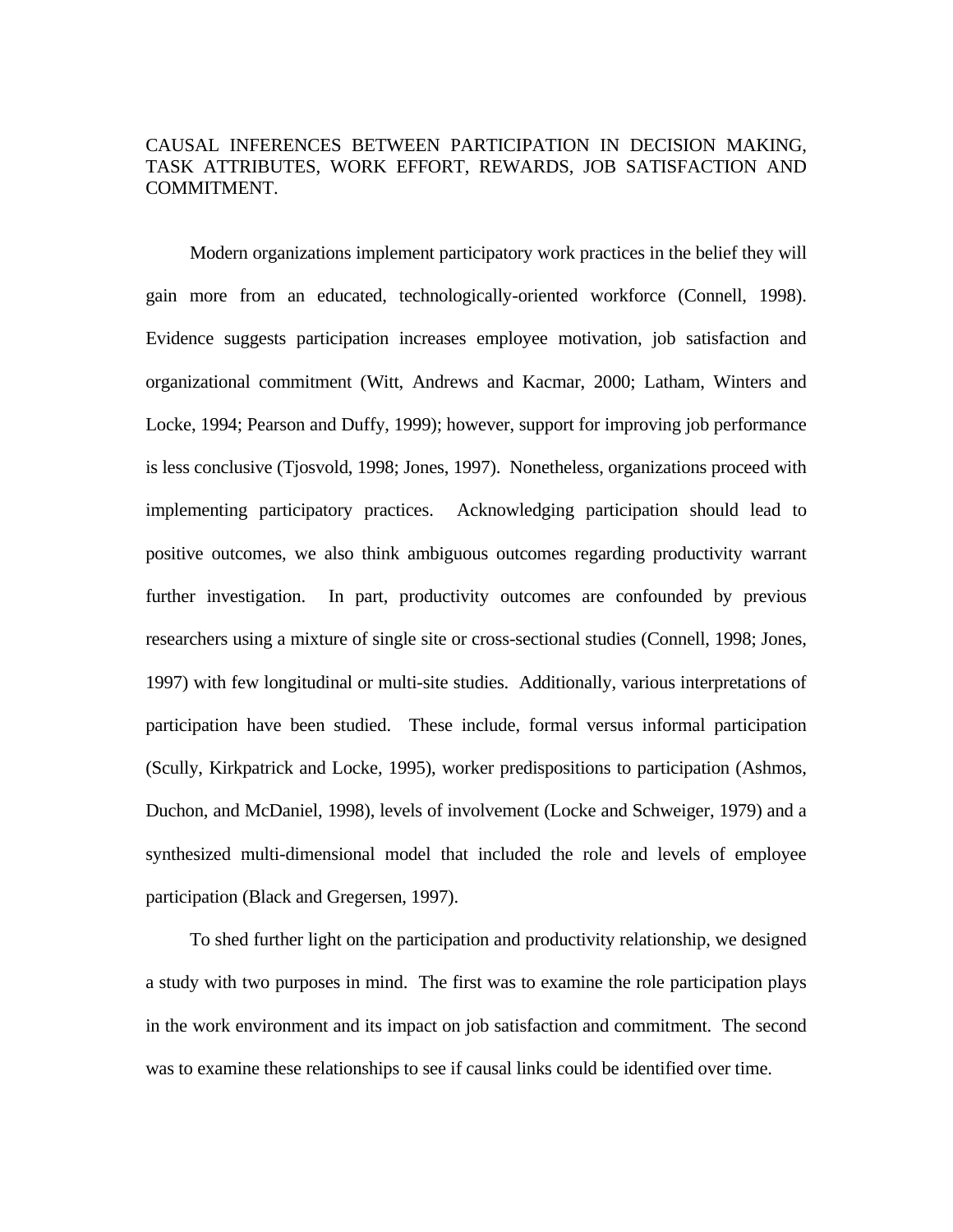### SUPPORT FOR PARTICIPATION IN DECISION-MAKING

Knoop (1995) defines participation in decision-making (PDM) as sharing decisionmaking with others to achieve organizational objectives. Support in the literature claims participation in decision-making increases employee motivation, job satisfaction and organizational commitment (Pearson and Duffy, 1999) and Kappelman and Prybutoks, (1995) attribute these outcomes to empowerment. Despite less conclusive evidence that participation in decision-making improves job performance, the positive correlations between job satisfaction, commitment and PDM suggest a link (Tjosvold, 1998; Jones, 1997). This is based on the premise that employees who can influence decisions that impact on them are more likely to value the outcomes, which in turn reinforces satisfaction (Black and Gregersen, 1997). The highest satisfaction comes with high level involvement, as occurs when employees are involved in generating alternatives, planning processes and evaluating results.

Research indicates that employee participation across organisations is increasing (Harley, Ramsey and Scholarios, 2000) therefore, it is important to understand when and how workplace participation contributes to gains for both employees and employers. Proponents claim that involving employees in formulating task strategies and goals promotes organizational citizenship behaviour (Van Yperen, van den Berg and Willering, 1999). Information flow and decision-making are enriched (Anderson and McDaniel, 1999) and communications are more open and transparent. In turn, uncertainty, ambiguity and role conflict reduce and teamwork is promoted (Daniels and Bailey, 1999; Shadur et al., 1999). Consequently the workplace seems a fairer place so perceptions of procedural justice increase and political behaviors decrease (Witt et al.,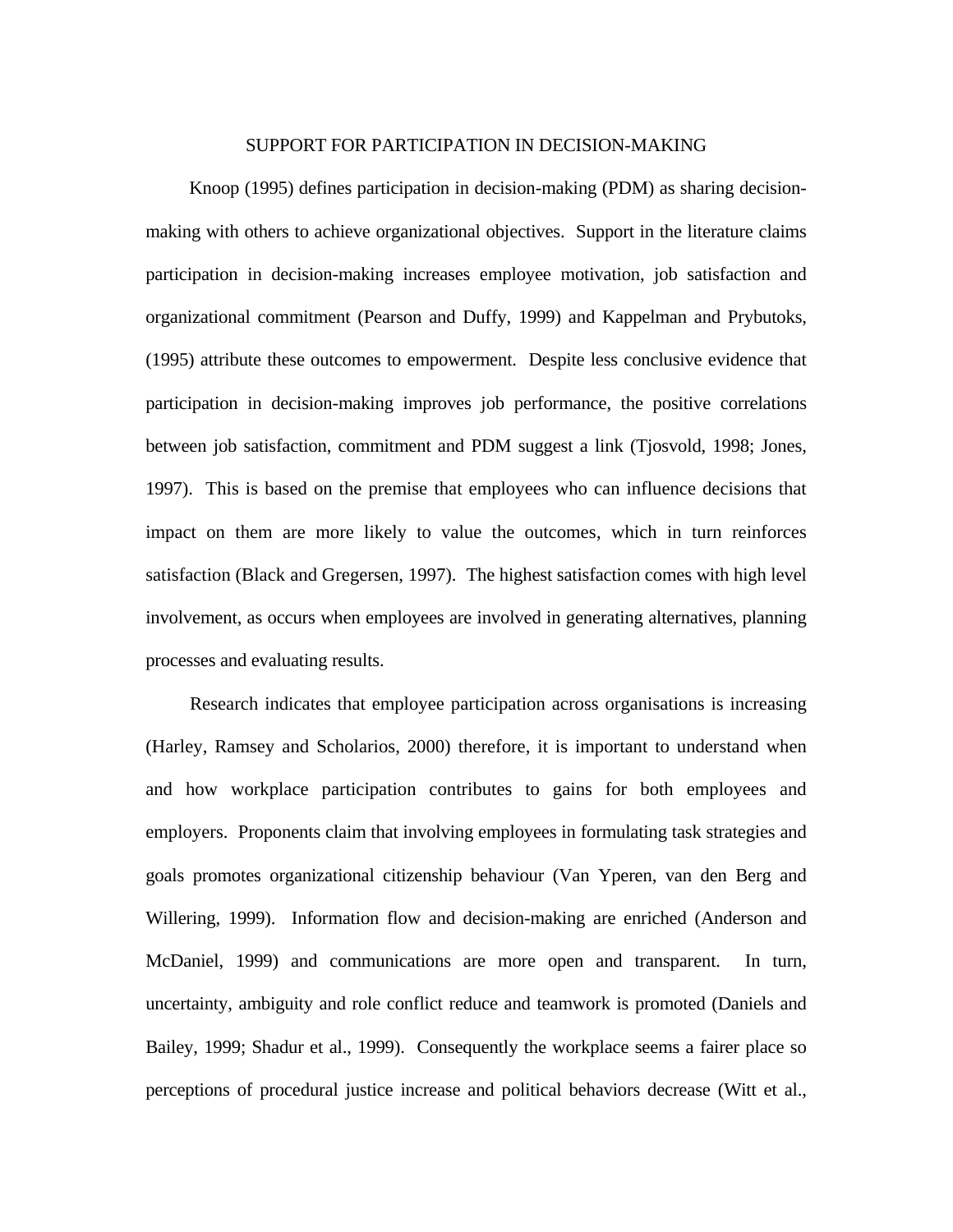2000). One caveat is that the level and extent of participation needs to be congruent with employees' knowledge, experiences and environment (Nyhan, 2000) if they are to participate effectively and not be exposed to risk. In practical terms this means the role and level of involvement varies (Drehmer, Belohlav and Coye, 2000) as does the level of satisfaction.

Previous research results support a strong correlation between job satisfaction and commitment (Becker, Billings, Eveleth, and Gilbert, 1996; Meyer and Smith, 2000). Job satisfaction describes how well a person likes their job (Judge, 1993) and is an attitudinal response to perceptions of how well a job provides valued rewards (Locke, 1976). Commitment, on the other hand, is defined as the strength of an individual's *"identification with and involvement in the organization,* (Mowday, Porter and Steers, 1982:27). This type of commitment is defined by Allen and Meyer (1990) as affective commitment and is deemed more positive for performance than normative commitment, which occurs when an individual stays out of obligation, or continuance commitment, which occurs when the cost of leaving out-ways the cost of staying. Commitment foci can also vary; for example, the work environment (Roy and Ghose, 1997), supervisors (Benkoff, 1997), occupation or profession (Pearson and Duffy, 1999; Meyer, Allen and Smith, 1993), career or work ethic (Cohen, 1996). The conclusion is that regardless of foci, affective commitment in any form, will direct an individual's effort toward achieving organisational goals (Becker et al., 1996; Meyer and Smith, 2000).

Previous research suggests that participation in decision-making influences changes in work practices, conditions and rewards and these correlate with job satisfaction and affective commitment. When employees influence the antecedents to work effort, such as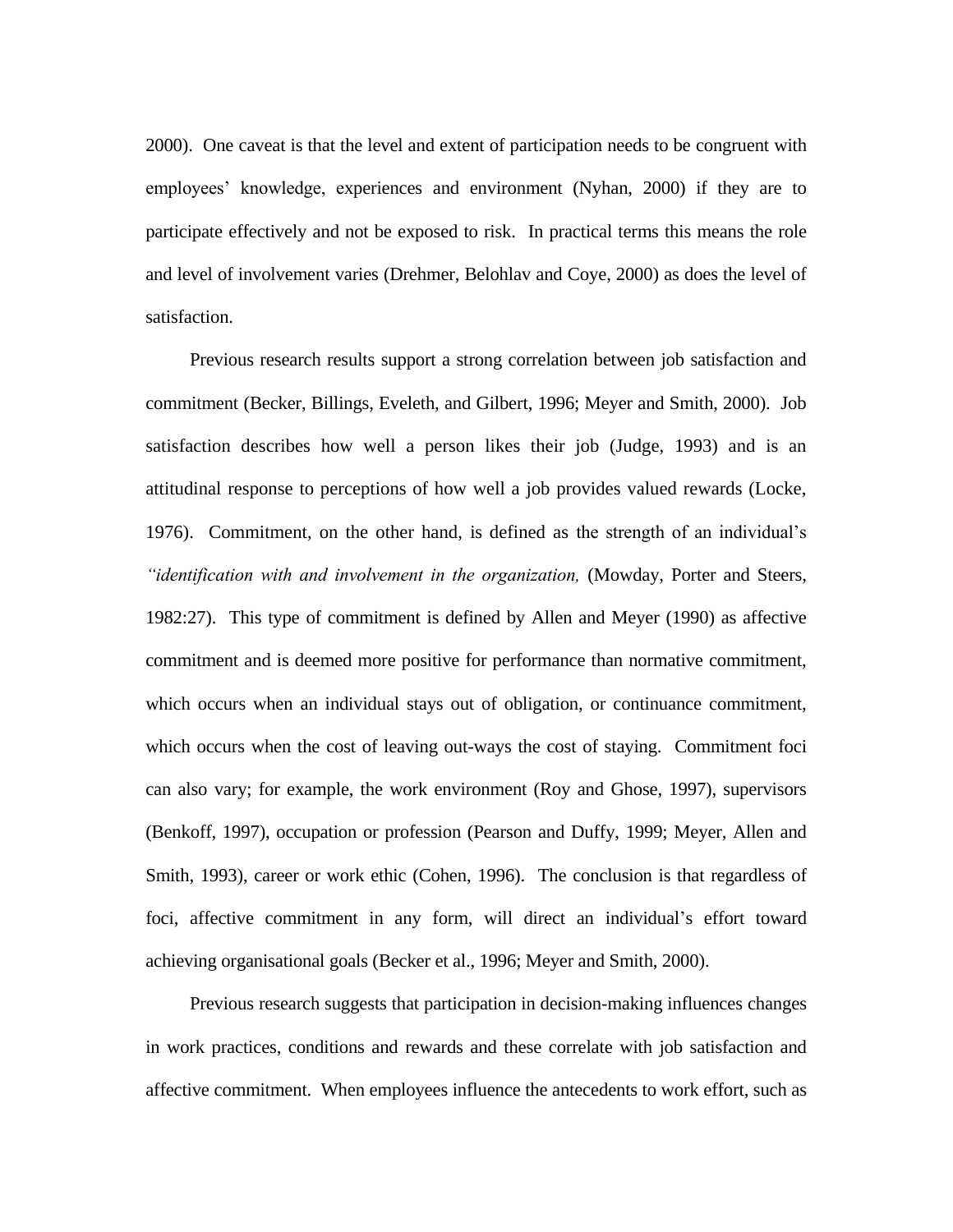goal setting (Latham et al., 1994), problem solving (Tjosvold, 1998) and locus of knowledge (Scully et al., 1995) satisfaction and performance are enhanced. The cycle is reinforced when individuals whose needs are satisfied put in greater effort toward achieving organizational goals (Ostroff, 1993) and this in turn enhance commitment and satisfaction outcomes (Benkhoff, 1997; Nyhan, 2000).

To work effectively employees need to understand and value the tasks they perform. Hackman and Oldham's (1980) job characteristics model has proven an effective tool for evaluating task attributes such as, task variety, identity, significance, autonomy and feedback (Pearson and Duffy, 1999). This model taps psychological needs that encourage employee motivation and involvement (Brown, 1996). Nonetheless to be meaningful they need to be supported by human resources policies and practices that recognize and reward employee contributions. Benefits can encompass promotional opportunities, improved conditions or benefits, as well as financial rewards (Hackman and Oldham, 1980; Meyer and Smith, 2000).

Knowing which aspects of work life engender commitment and satisfaction outcomes is necessary if they are to be attained (Jernigan, Beggs and Kohut, 2002). Therefore this study aimed to explore the relationships between participation in decisionmaking, the task characteristics, rewards and performance effort and outcomes of job satisfaction and affective commitment. By exploring these relationships over time we hope to gain a better understanding if specific variables have greater impact over time than others. A conceptual framework of the expected relationships is diagrammatically represented in Figure 1 and presented in the following Hypotheses.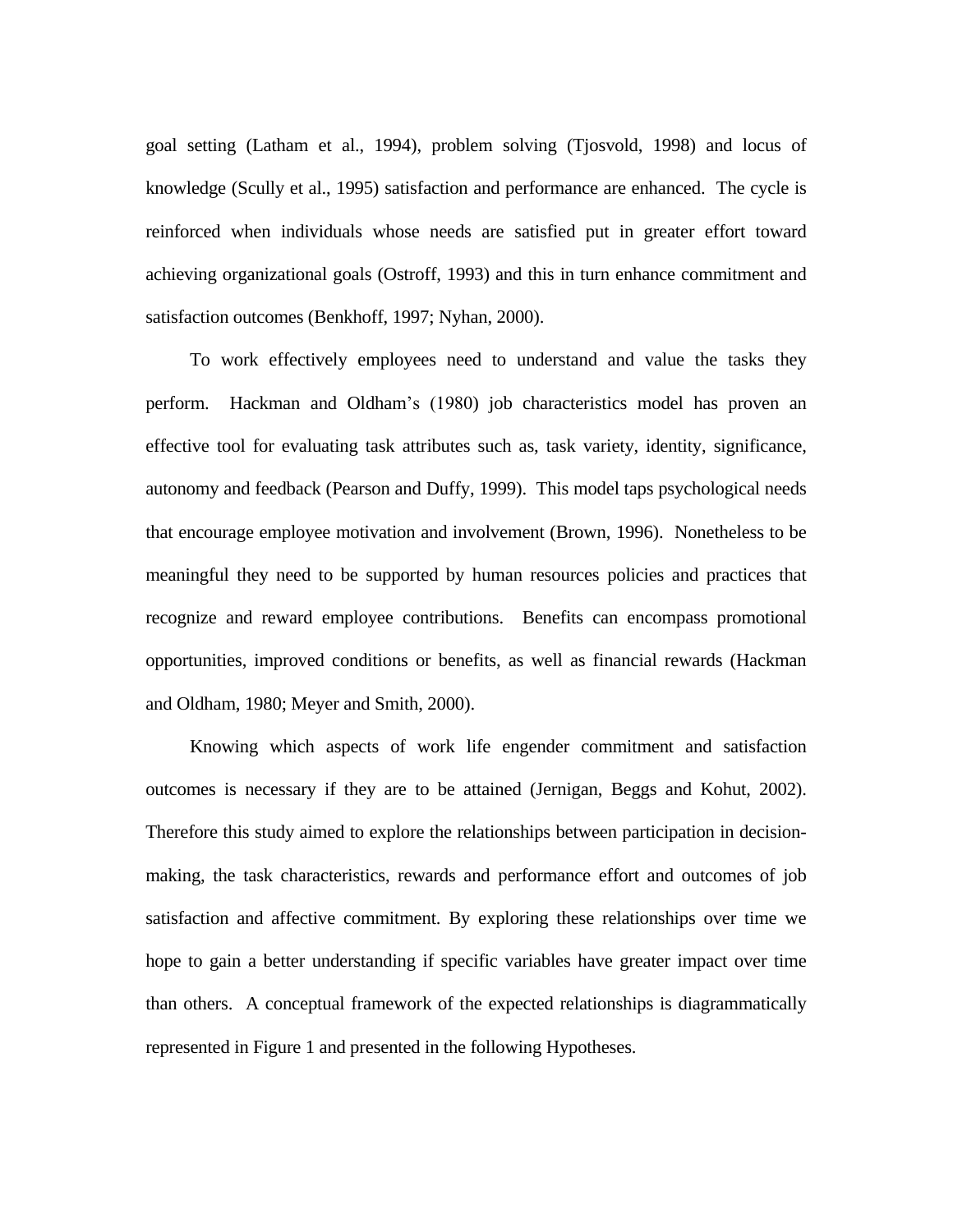H1. Participation will positively influence affective commitment, both directly and indirectly through improved task characteristics, rewards and performance effort.

H2. Participation will positively influence job satisfaction, both directly and indirectly through improved task characteristics, rewards and performance effort.

H3. Participation will positively influence the individual task characteristics of variety, identity, significance, feedback and autonomy.

H4. Participation will positively influence perceptions of performance effort.

H5. Participation will positively influence perceptions of rewards.

Take in Figure 1 about here

\_\_\_\_\_\_\_\_\_\_\_\_\_\_\_\_\_\_\_\_\_\_\_\_\_\_\_\_\_\_\_\_\_\_\_\_\_\_\_\_\_\_\_\_\_\_\_\_\_\_\_\_\_\_\_\_\_\_\_\_\_\_\_\_\_\_\_

**\_\_\_\_\_\_\_\_\_\_\_\_\_\_\_\_\_\_\_\_\_\_\_\_\_\_\_\_\_\_\_\_\_\_\_\_\_\_\_\_\_\_\_\_\_\_\_\_\_\_\_\_\_\_\_\_\_\_\_\_\_\_\_\_\_\_\_**

### **METHODOLGY**

Two sets of data were collected from three industry sectors 18-months apart. This time lag allowed participants to achieve performance milestones that led to pay increases or other improved benefits so cause and effect could be examined. Data were analyzed with multivariate analysis and latent variable structural equation modeling. Unmatched data collected at Time 1 was used to confirm and validate the model using the accepted Anderson and Gerbing's (1992) two stage approach. The longitudinal matched data were reserved for testing changes over time and for cross-lagged analysis (Bentler, 1995).

### **Subjects and Procedures**

Data were collected from five medium-sized organizations, including one State and three Local Government agencies and a private hospital in Western Australia. In all, 2000 surveys were distributed through internal mail systems, with covering letters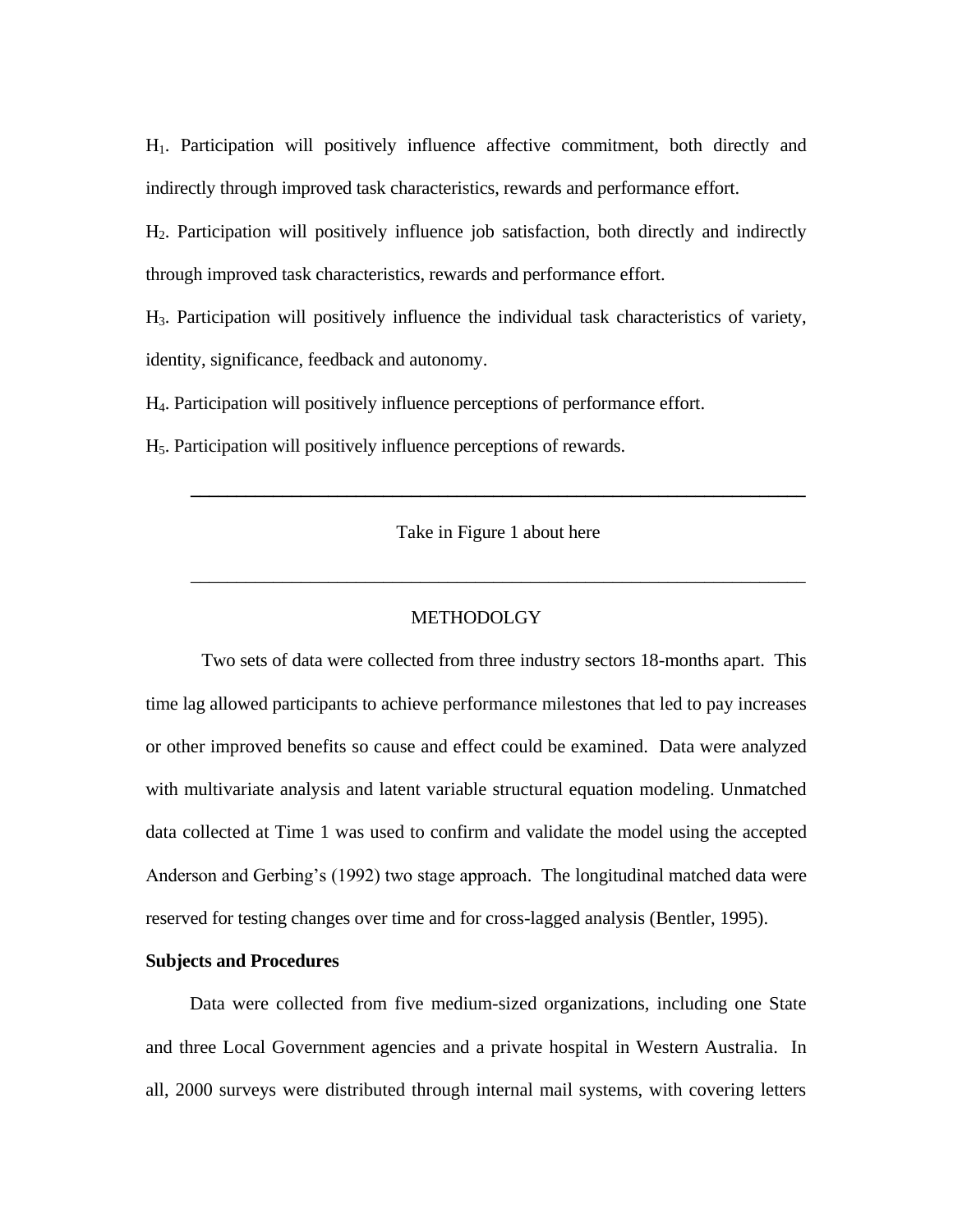assuring respondents of confidentiality and explaining the purpose of the study. The survey included demographic questions and the scales described in the following section Respondents were also invited to provide further comments or explanatory notes. The first stage of the study returned 671 usable responses giving a 34% response rate. Of these, 250 respondents gave their contact details and indicated their willingness to take part in a follow-up study. Ultimately 176 responses formed two matched data samples over time. The remaining 495 unmatched responses collected at Time 1 were split randomly into two samples, with one each used to confirm and validate the factorial *"a priori"* model. The processes and stages of data analysis are described in the analytic method section.

Respondent demographics in the matched sample were similar in distribution to those of the unmatched sample. The matched sample contained similar proportions in gender (52% females, 48% males); the majority were permanently employed (88%) and had professional status (37%); 18% were managers, 16% were administrative and clerical staff and 14% were semi-skilled workers. The median age group was 31-42 years, 43% had been with their current employer less than 5 years and 86% had over 10 years work experience.

#### **Measures**

Responses were obtained through a self-report survey. Twenty-seven questions were drawn from established instruments and of these 13 had some word modification to suit the prevailing work context. Only relevant high reliability scales were selected for testing so as to conserve degrees of freedom. This was advisable because structural equation modelling simultaneously measures regression coefficients, variances and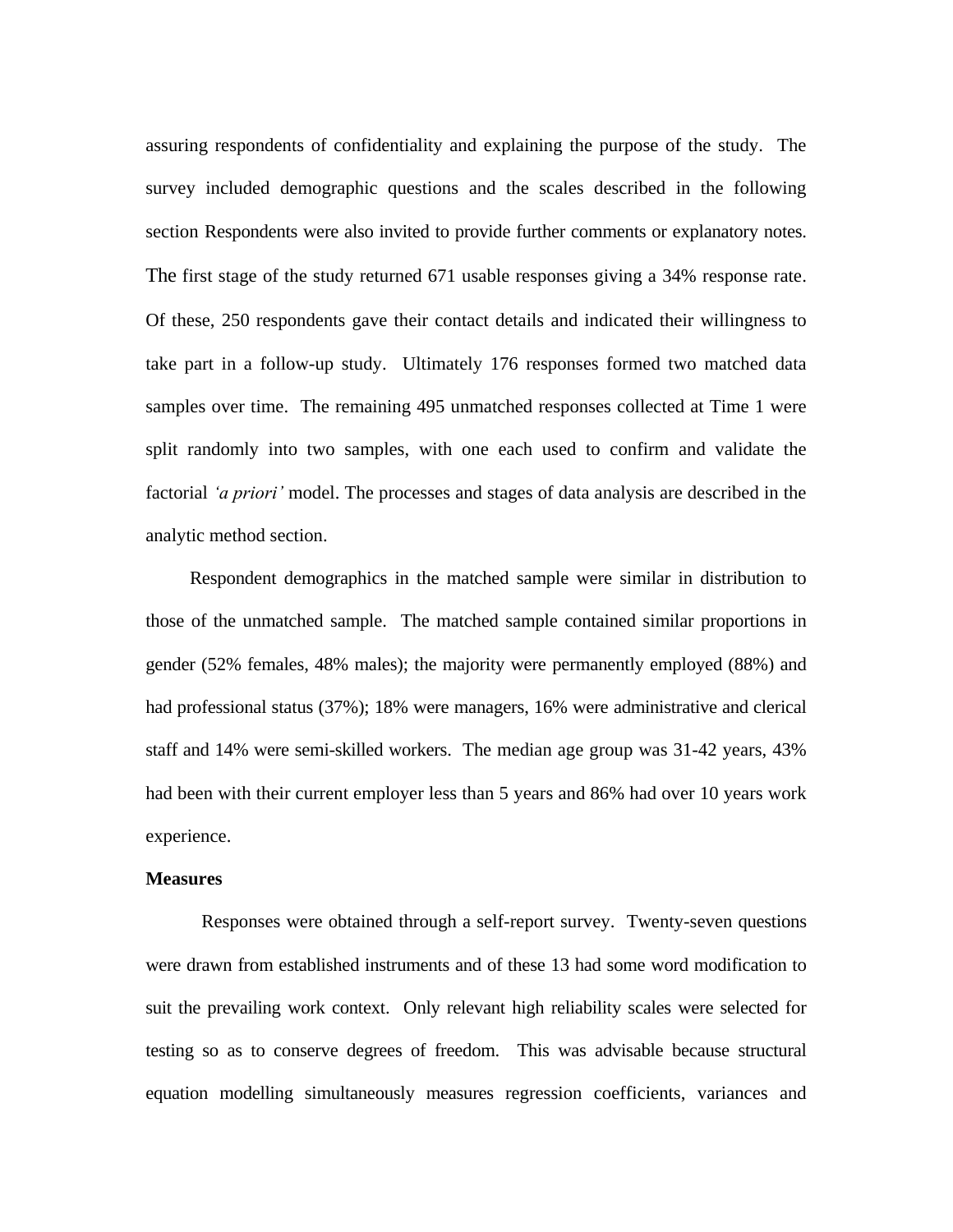covariances, which increases the number of parameters for analysis (Bentler, 1995). Five questions were developed by the researchers to measure changes in rewards over time. Scale item responses were measured on 5-point Likert-type scales with 1 representing "strongly disagree" or "strongly dissatisfied," to 5 representing "strongly agree" or strongly satisfied".

Participation was measured in relation to the individual's ability to influence a range of work activities associated with their job or work group utilizing scale items proven reliable in previous studies (Pearson and Chong, 1997,  $\alpha \geq .89$ ). For example, PDM Q3 asked if, "*Employees in this workplace have the opportunity to have "a say" in company policies and decisions that affect them*". Task attributes were measured using the ten item Hackman and Oldham' (1980) Job Characteristics scale utilizing modifications recommended by Pearson and Duffy (1999), Cordery and Sevastos (1993). These researchers have demonstrated the ten item, 5 scale measures have high validity (Cronbach Alpha reliability of above 0.7) for measuring the core task attributes of autonomy (*I am free to decide how to my work*), skill variety (*I am required to use different skills*), task significance (*my job is important to this organization*), task (identity (*I do whole pieces from work from start to finish)* and feedback (*I get useful feedback from others on how I do my job*) (Pearson and Duffy, 1999; five scale items of  $\alpha \geq .84$ ). Five questions, based on a scale by Brown and Leigh (1996,  $\alpha \geq .82$ ), asked about increased work effort to achieve effectiveness. For example, *"As a work group we are finding better ways to work".* The five questions about rewards targetted the prevailing work context in relation to gains or improvements in pay and conditions experienced between stages of data collection, for example "*working conditions have*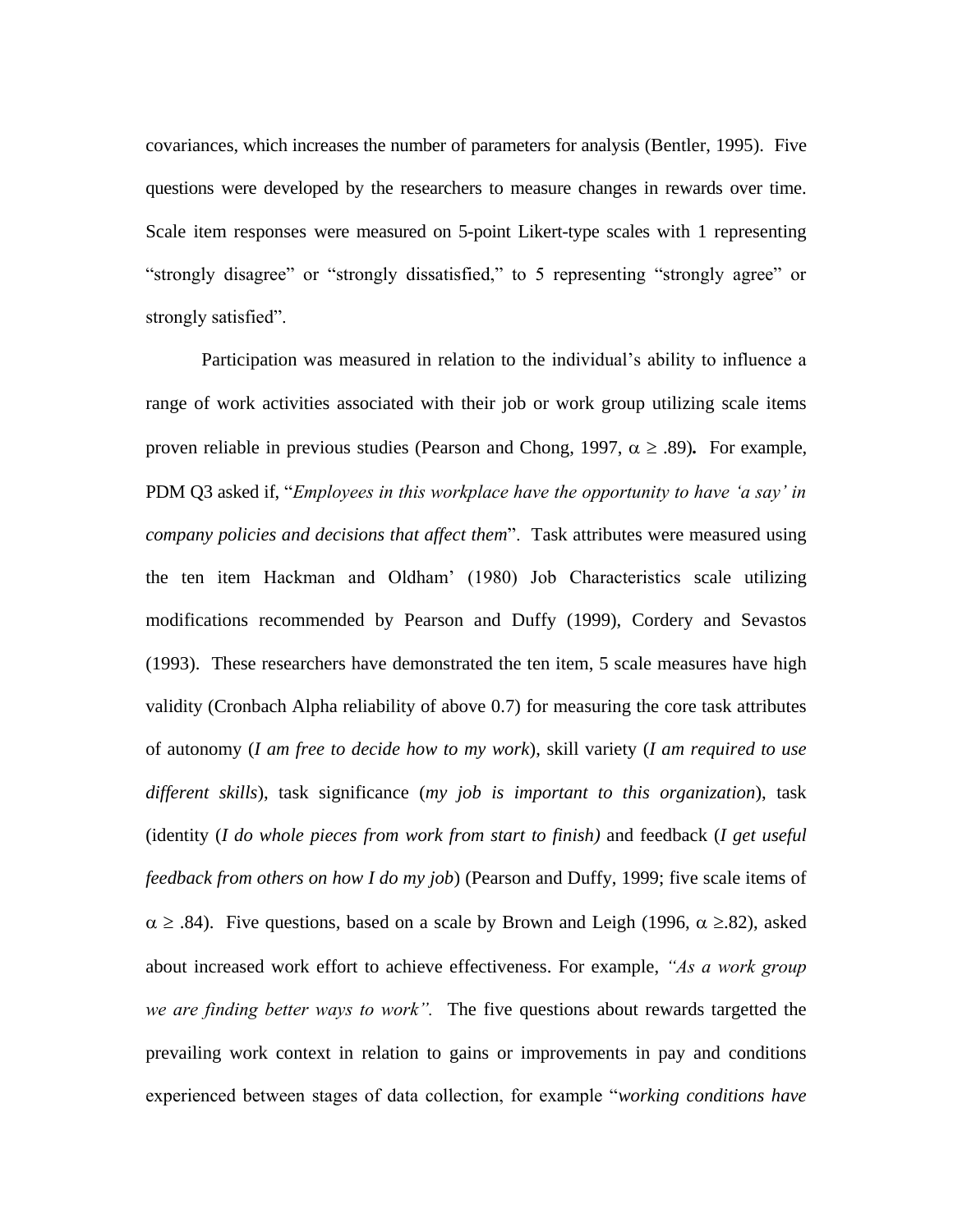*improved because of enterprise (decentralized) bargaining".* Affective commitment was tested using five items from Allen and Meyers' commitment scale (1990; revised by Meyer, Allen and Smith, 1993). These items have demonstrated high internal consistency in prior use  $(\alpha > 0.79 - 0.89)$ ; Lam, 1998; Allen and Meyer, 1996); as an example, Q2 asks if employees *"…have a strong sense of belonging in this workplace".*  Facet free satisfaction was measured using three Quinn and Staines' (1979) items previously reported as reliable for investigating the relationship between job satisfaction and commitment (Meyer Allen and Smith, 1993;  $\alpha = .77$ ); for example Q3 asks "*All in all, how satisfied are you with your job*?". Demographic data was reserved for future analysis.

### **Analytic method.**

Multivariate analysis and latent structural equation modeling was conducted using the EQS 5.7 statistical package. This package was preferred because the Satorra-Bentler chi square and Robust Maximum Likelihood (ML Robust) features give improved reliability in small sample analysis (Byrne 1994; Satorra and Bentler, 1994). Multiple measures of good fit were utilized; however only the following key indicators are reported. These include the Comparative Fit Index (CFI) and the Robust CFI (where available); the Root Mean Squared Error of Approximation (RMSEA). Statistical significance was based on *z scores, (*critical values of 1.96 at the .05 and 2.68 at the .01 probability levels respectively) (Ullman, 1996; Bentler, 1995).

Unmatched data from Time 1 of the survey was used to confirm the structural model using Anderson and Gerbing's (1992) accepted two stage approach. This involves adjustments to the data by removing high value residual items to align the data and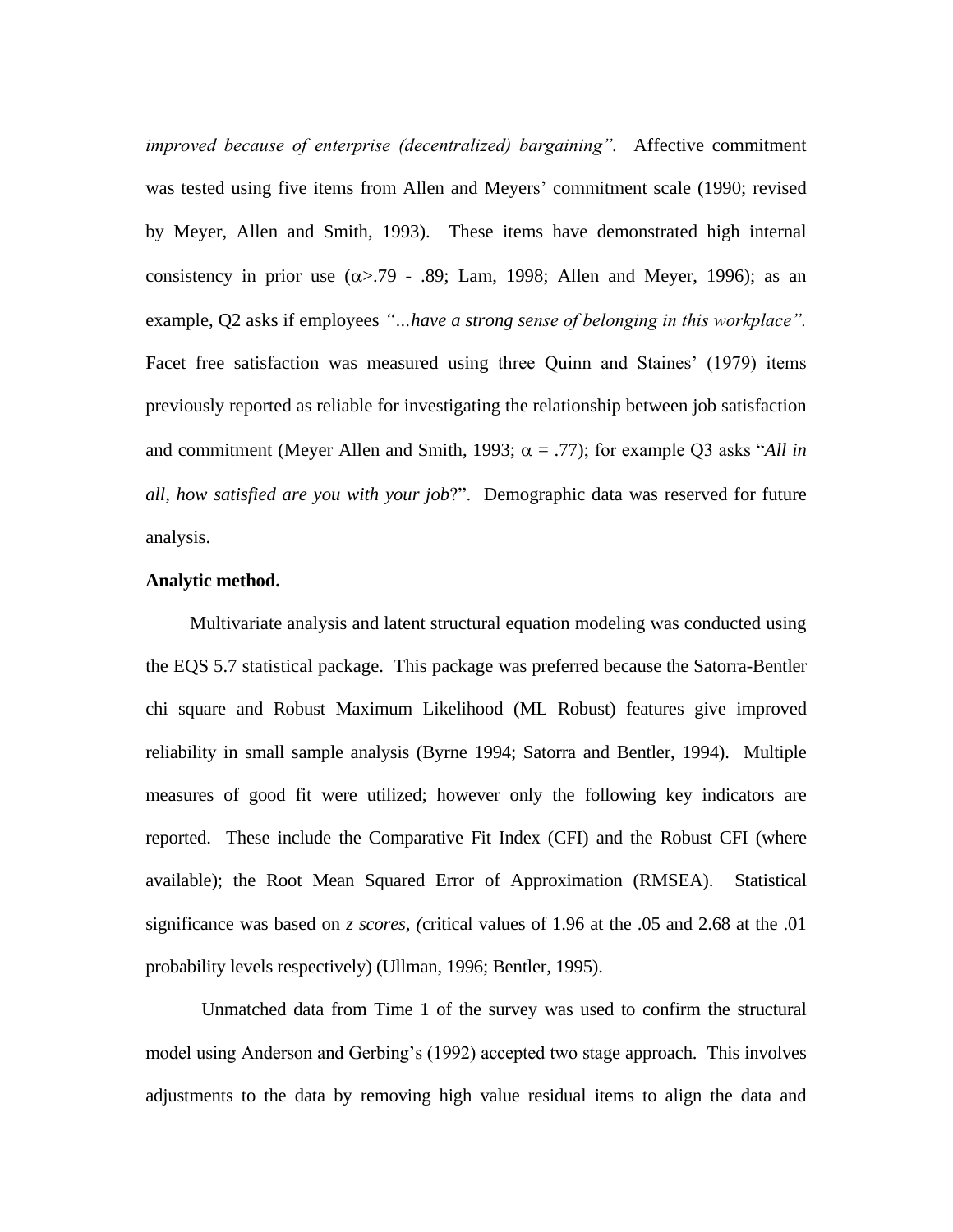*apriori* model (Byrne, 1994). In all 22 items were confirmed as a good fit to the model (CFI .956, Robust CFI .963, RMSEA .050) and this model was validated with the second group of unmatched data (CFI .942, Robust CFI .951, RMSEA .059). To reduce the risk of capitalizing on chance, we tested plausible alternate models as recommended by MacCallum and Austin (2000) and all alternatives were considerably poorer fits to the data.

A multi-group analysis tested both sets of unmatched data against each other to ensure the model was generalisable. This invariance test involves confirming the baseline model across the samples before using an ordered process of applying constraints to simultaneously test for equality of the factor loadings, variances and covariances in increasingly restrictive models (Bentler, 1995). Significant differences will return a poorer model fit (Ullman, 1996). Once the constrained and unconstrained models do not differ significantly, the constrained model is accepted as the more parsimonious (Ullman, 1996) and retained for futher testing. Next, this model was tested against both sets of longitudinal data. These tests returned good fits the model (CFI Time 1, .948; Time 2, .929; RMSEA (Time 1, .056, (Time 2; .071) based on the .9 CFI and .05-.08 RMSEA benchmarks recommended by MacCallum and Austin (2000).

T- Tests confirmed no significant differences in response patterns over time or between the industry sectors in the Time 1 and 2 matched data sets. Trends suggested high levels of task variety, with the lowest satisfaction ratings being for rewards and PDM. As the samples were homogeneous the industry sectors were pooled for further testing. Cronbach alpha reliabilities for all constructs at both stages exceeded the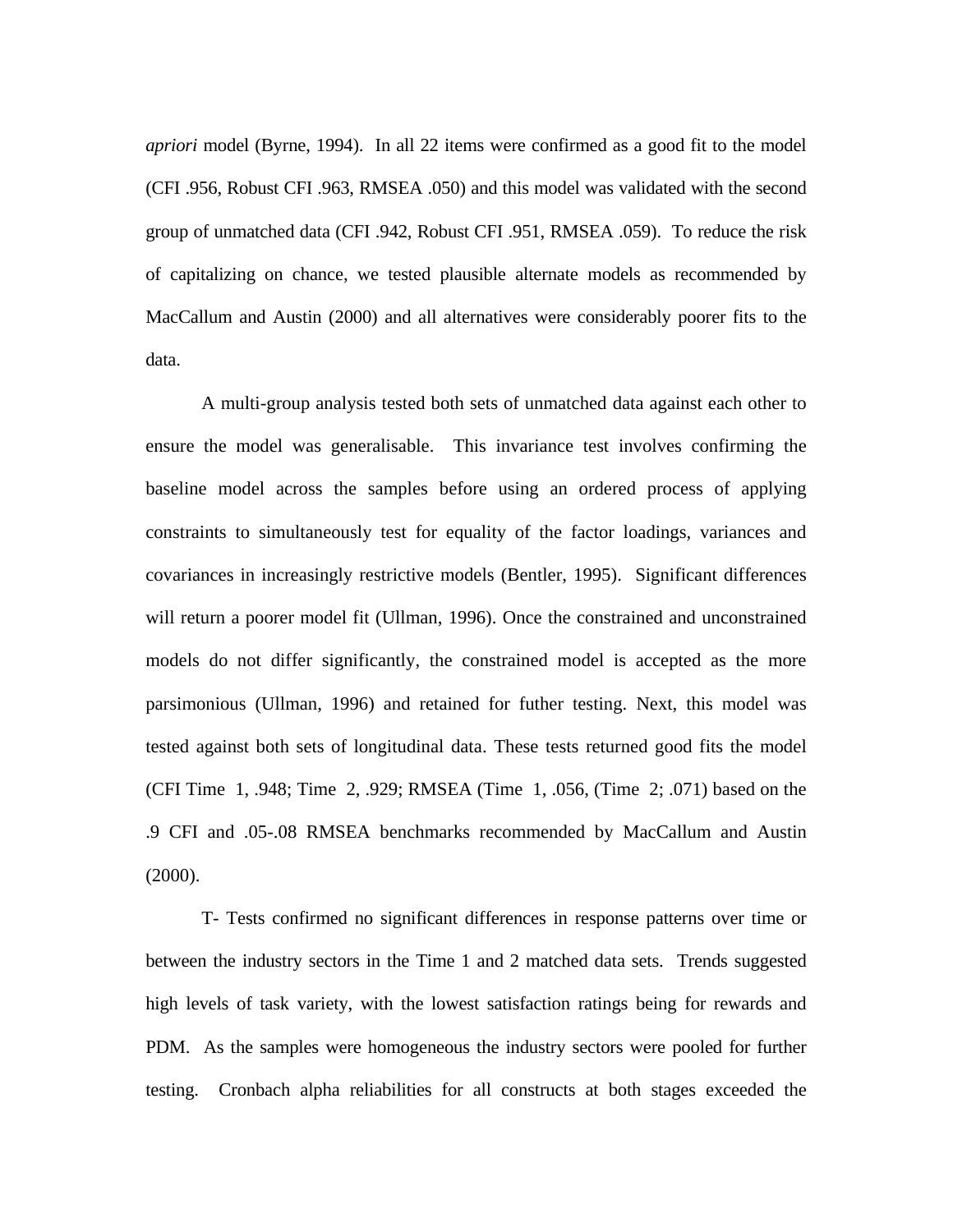accepted .7 benchmark, and these along with the Means and Standard Deviations of all data sets are presented in Table 1. These results show that attitudes among the longitudinal sample were more positive overall.

### Take in Table 1 about here

\_\_\_\_\_\_\_\_\_\_\_\_\_\_\_\_\_\_\_\_\_\_\_\_\_\_\_\_\_\_\_\_\_\_\_\_\_\_\_\_\_\_\_\_\_\_\_\_\_\_\_\_\_\_\_\_\_\_\_\_\_\_\_\_\_\_

**\_\_\_\_\_\_\_\_\_\_\_\_\_\_\_\_\_\_\_\_\_\_\_\_\_\_\_\_\_\_\_\_\_\_\_\_\_\_\_\_\_\_\_\_\_\_\_\_\_\_\_\_\_\_\_\_\_\_\_\_\_\_\_\_\_\_\_**

Correlation analysis between the matched data sets identified high correlations between the constructs of job satisfaction and affective commitment (Time 2**,** .723\*\*) and job satisfaction and participation in decision-making (Time 2, .684\*\*), raising concerns about identification. Although some researchers caution high correlations cause multicollinearity problems (Mathieu and Farr, 1991), Bentler (1995) claims this is less likely to cause problems between independent and dependent variables. Furthermore, Byrne, Shavelson and Muthén (1989) suggest benchmarks are difficult to define because the model is only an approximation. To ensure these correlations were not a problem, we discriminated by using two tests recommended by Bollen (1989). The first is to assess the two constructs as separate items then retest them as single items and compare results. The second test allows the two latent factors to covary and then retests the relationship by fixing the covariance at 1.0. Based on chi-square significance, both tests indicated that retaining separate constructs provided a significantly better explanation of the data. Invariance testing between the longitudinal samples is reported in the next section. Correlation results are presented below in Table 2 and indicate that PDM is significantly related to the independent variables and these correlations are stronger at Time 2.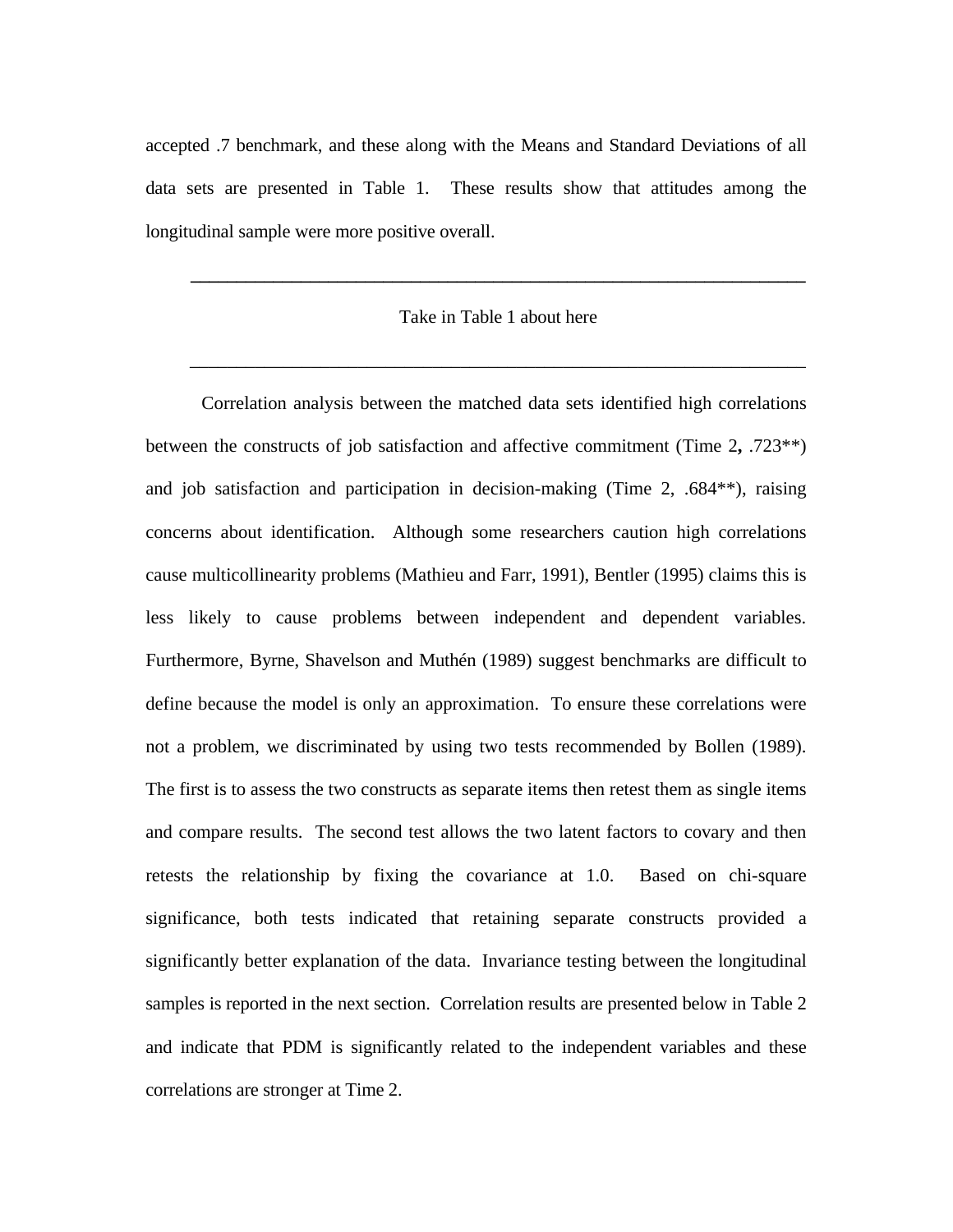### Take in Table 2 about here

\_\_\_\_\_\_\_\_\_\_\_\_\_\_\_\_\_\_\_\_\_\_\_\_\_\_\_\_\_\_\_\_\_\_\_\_\_\_\_\_\_\_\_\_\_\_\_\_\_\_\_\_\_\_\_\_\_\_\_\_\_\_\_\_

**\_\_\_\_\_\_\_\_\_\_\_\_\_\_\_\_\_\_\_\_\_\_\_\_\_\_\_\_\_\_\_\_\_\_\_\_\_\_\_\_\_\_\_\_\_\_\_\_\_\_\_\_\_\_\_\_\_\_\_\_\_\_\_\_\_**

*Testing for changes over time:* The two matched samples were examined for invariance, using the process described earlier, before being examined for causal inferences. MacCallum and Austin (2000) and Bentler (1995) stress that testing needs to be conducted using the covariance matrices, so as to maintain information about the variance in the data and this advice was heeded. Testing both sets of data at the same time increases the model size, which can cause instability, particularly in small samples. Therefore we developed single composites for each construct structure to conserve the number of parameters and degrees of freedom (MacCallum and Austin, 2000; West, Finch and Curran, 1995).

The composite measures were fixed to independent reliability estimates taken from the unmatched data sample (Cronbach Alpha.75 -.89) as this approach protects against internal bias (Hair et al., 1998; Kenny, 1979) and acknowledges the error in the observed variables. Specifying both the error term and loading value also aids in identifying the most parsimonious model (Hair et al., 1998). This involves fixing the loading of the observed  $(\lambda)$  indicator to the square root of the estimated reliability, and calculating the error variance by subtracting the Cronbach's reliability value of the construct from 1 and multiplying this by the variance of the measured variable. The model was then tested for direct and crossed lagged relationships across time. This involves testing for direct relationships by identifying if positive perceptions of participation at Time 1 related to positive perceptions of participation at Time 2;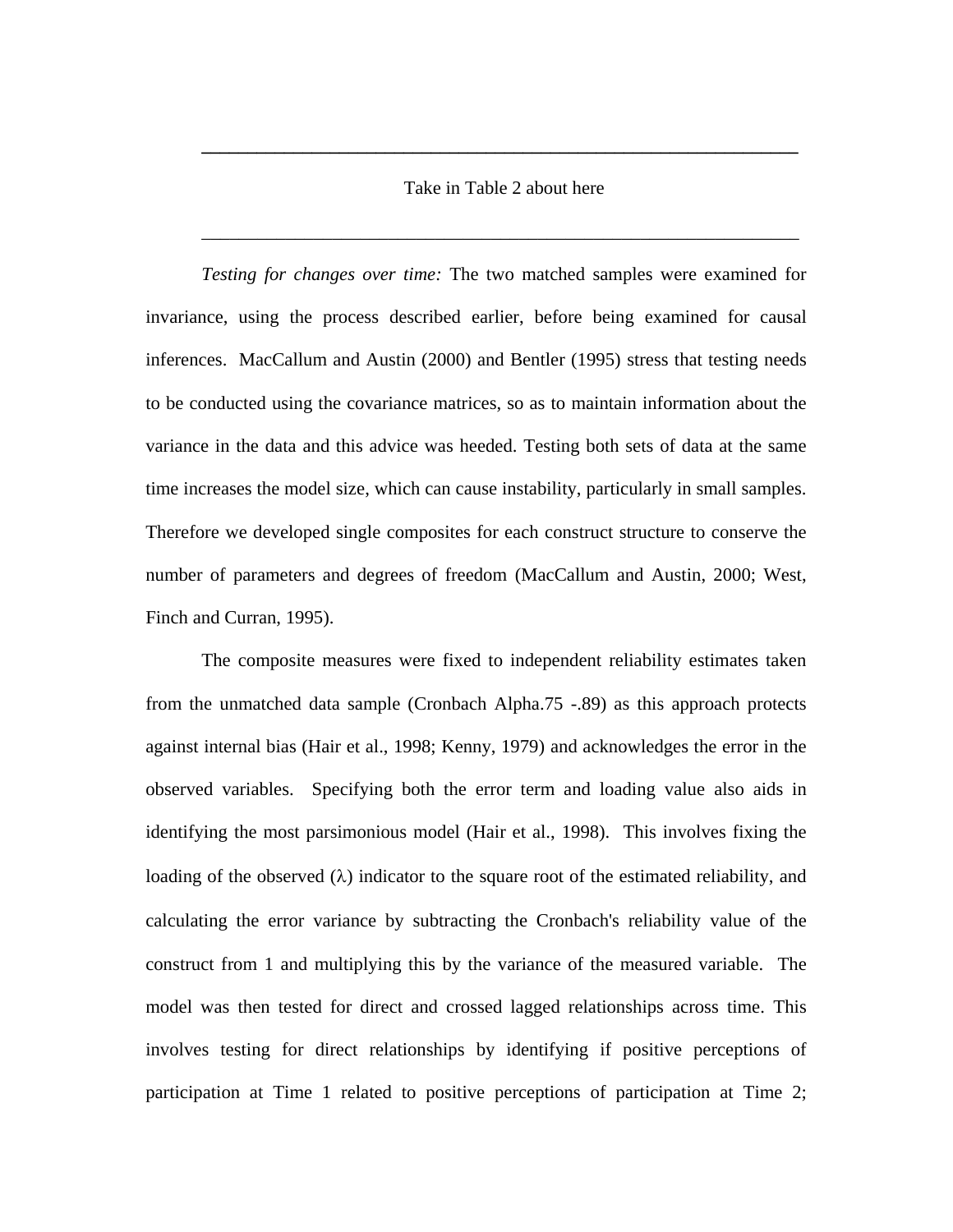crossed lagged responses occurred if participation at Time 1 influences satisfaction at Time 2.

### Take in Figure 1 about here

**\_\_\_\_\_\_\_\_\_\_\_\_\_\_\_\_\_\_\_\_\_\_\_\_\_\_\_\_\_\_\_\_\_\_\_\_\_\_\_\_\_\_\_\_\_\_\_\_\_\_\_\_\_\_\_\_\_\_\_\_\_\_\_\_\_\_\_**

**\_\_\_\_\_\_\_\_\_\_\_\_\_\_\_\_\_\_\_\_\_\_\_\_\_\_\_\_\_\_\_\_\_\_\_\_\_\_\_\_\_\_\_\_\_\_\_\_\_\_\_\_\_\_\_\_\_\_\_\_\_\_\_\_\_\_**

The EQS package uses the Lagrange Multiplier (LM) and Wald tests to aid modelling relationships over time. The Lagrange Multiplier (LM) test identifies potential improvements in the model if some parameter constraints are released, whereas the Wald test evaluates improvements in the model if free parameters are removed (Bentler, 1995). The first test of the cross-lagged model was a poor fit (CFI 0.903, RMSEA .130). Byrne (1994) advises that covariances in error terms are acceptable because they relate to memory carry-over effects or interpretation differences over time, thus five error terms were allowed to covary (Time 2 job satisfaction and Time 1 participation and job satisfaction; Time 2 task identity and Time 1 autonomy as well as Time 1 participation with Time 2 affective commitment and work effort). This significantly improved the model fit (CFI .978; RMSEA .066) and based on standardised loadings and the formula 1- $(Disturbance)^2$ , 97% of affective commitment and 88% of job satisfaction were explained. As there were no significant differences in the mean results over time, only Time 2 results and the significant loadings between Times 1 and 2 are reported below in Table 3.

Take in Table 3 about here

**\_\_\_\_\_\_\_\_\_\_\_\_\_\_\_\_\_\_\_\_\_\_\_\_\_\_\_\_\_\_\_\_\_\_\_\_\_\_\_\_\_\_\_\_\_\_\_\_\_\_\_\_\_\_\_\_\_\_\_\_\_\_\_\_\_\_\_**

**\_\_\_\_\_\_\_\_\_\_\_\_\_\_\_\_\_\_\_\_\_\_\_\_\_\_\_\_\_\_\_\_\_\_\_\_\_\_\_\_\_\_\_\_\_\_\_\_\_\_\_\_\_\_\_\_\_\_\_\_\_\_\_\_\_\_**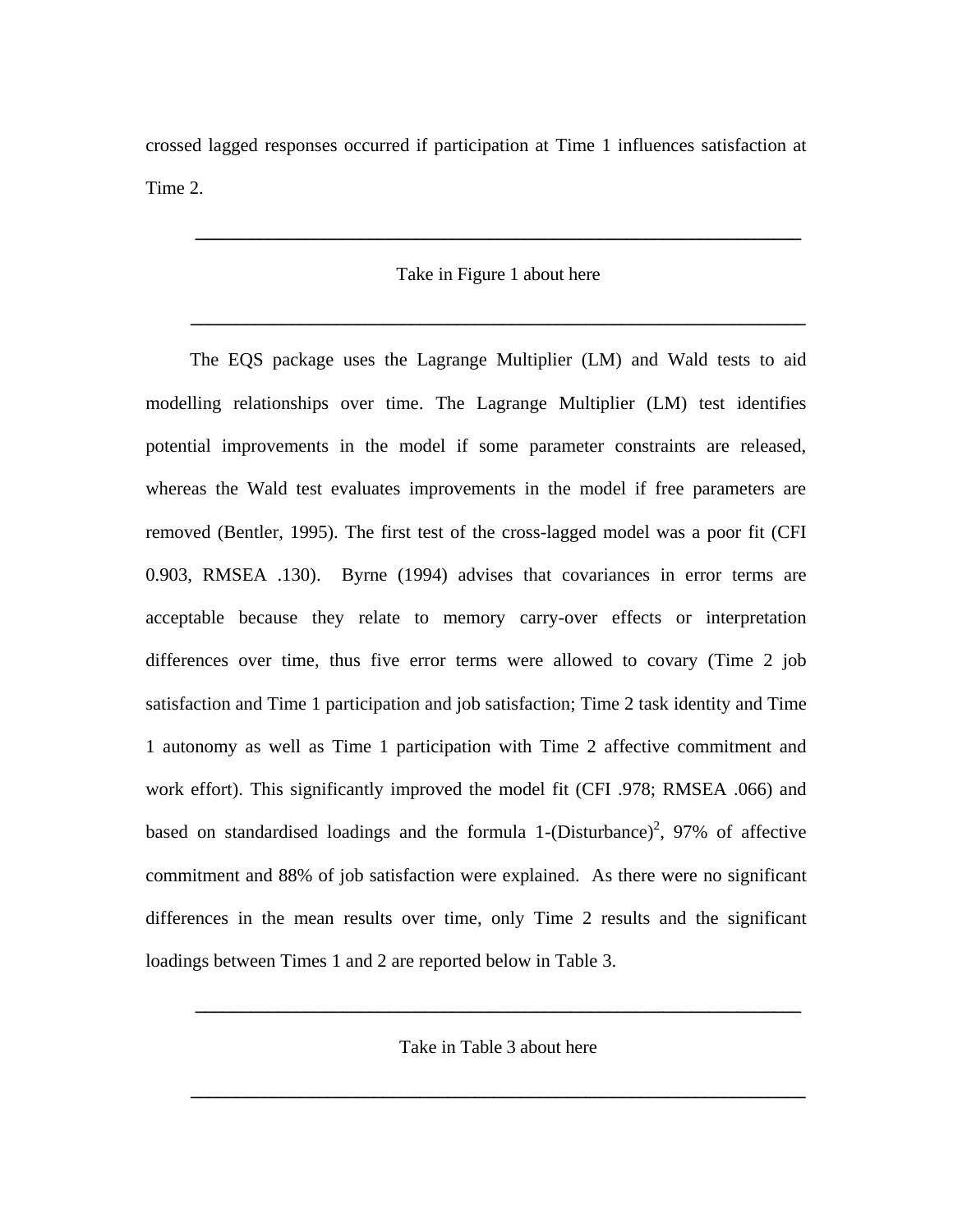Table 3 shows that participation in decision making positively correlates with task variety (.43), identity (.25), autonomy (.7), work effort (.75) and rewards (.68), as well as loading directly onto job satisfaction (.81) and affective commitment (.48). It appears that autonomy promotes task identity (.48) and job satisfaction mediates affective commitment (.55). Over time, participation in decision-making has a positive effect on participation over time (1.04) and autonomy promotes both participation (.74) and autonomy (.4). Of less significance was the influence of participation on task identity (.14).

*Testing for causal predominance.* Next we looked for evidence of substantive causal dominance in relationships over time. "*This is accomplished by first estimating a model in which the competing parts are constrained equal and then comparing the fit of this model with one in which the same paths are specified as free"* (Byrne, 1994:277). The direction of the relationship is examined as two competing pathways and the larger parameter estimate is deemed the dominant causal path. The statistical significance test is the difference in chi-square,  $(p.05, chi sq = 3.84)$  although, as MacCallum and Austin (2000) stress, this does not indicate the relationship value. Results of the tests for causal dominance are presented in Table 4, and these show that participation in decision-making influences autonomy, job satisfaction, affective commitment. Affective commitment also influences job satisfaction, work effort and satisfaction with rewards. Task variety and rewards influence participation in decision–making. Work effort influences job satisfaction and participation in decision-making and job satisfaction influences autonomy.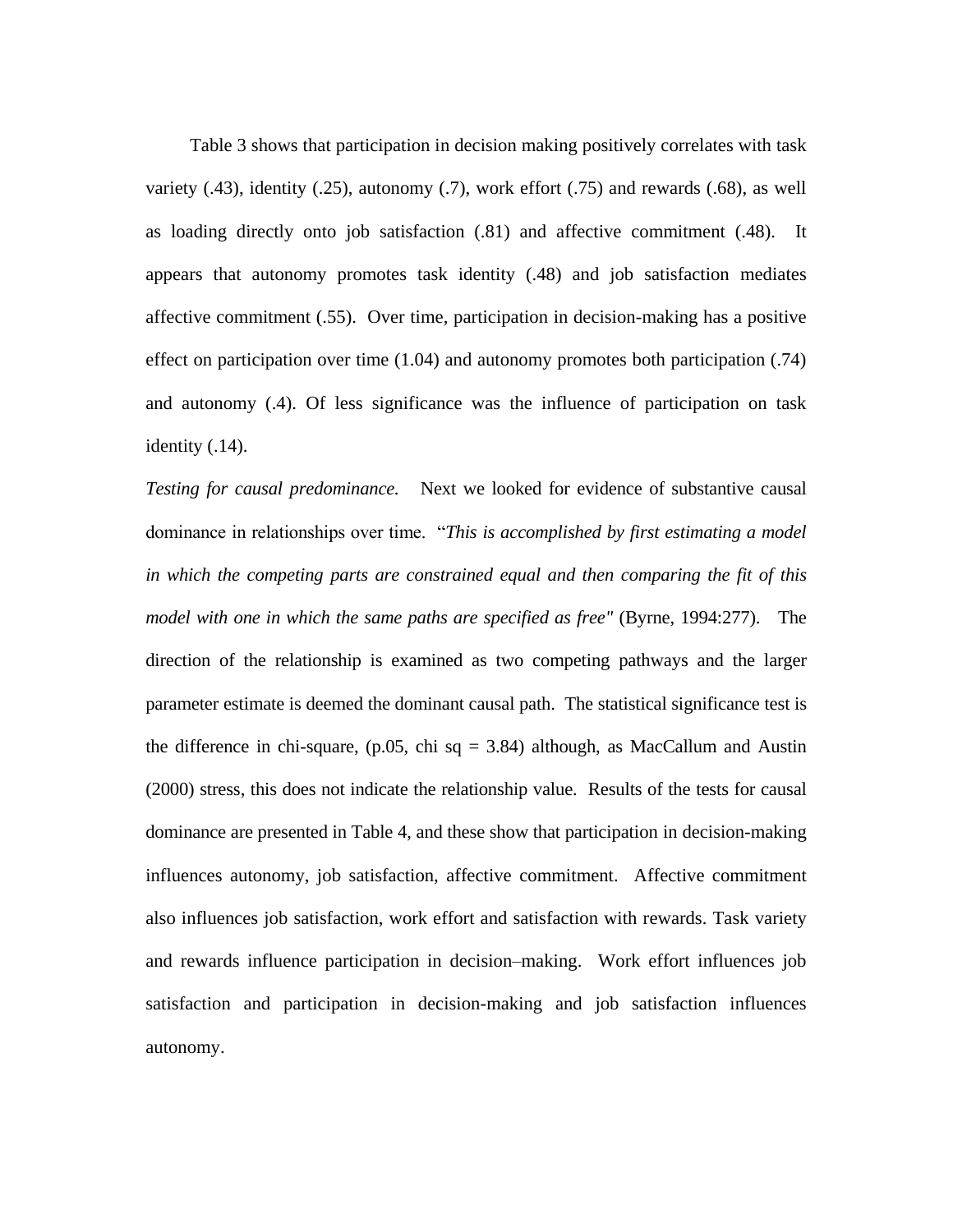### Take in Table 4 about here

**\_\_\_\_\_\_\_\_\_\_\_\_\_\_\_\_\_\_\_\_\_\_\_\_\_\_\_\_\_\_\_\_\_\_\_\_\_\_\_\_\_\_\_\_\_\_\_\_\_\_\_\_\_\_\_\_\_\_\_\_\_\_\_\_\_\_\_**

**\_\_\_\_\_\_\_\_\_\_\_\_\_\_\_\_\_\_\_\_\_\_\_\_\_\_\_\_\_\_\_\_\_\_\_\_\_\_\_\_\_\_\_\_\_\_\_\_\_\_\_\_\_\_\_\_\_\_\_\_\_\_\_\_\_\_\_**

Taken together the results of the cross-lagged and causal analysis provide only limited support for the hypotheses. Participation in decision-making directly influences job satisfaction and affective commitment; however the indirect link through task variety, work effort and rewards to increase satisfaction and commitment was not supported, therefore  $H_1$  and  $H_2$  were only partially supported. There is a positive relationship between participation in decision-making and task variety, work effort and rewards, however the causal analysis suggest that the direction of the relationship is that task variety, work effort and rewards promote participation in decision-making.

#### DISCUSSION

The positive relationship between participation in decision-making and the other constructs in the study lends credence to previous findings that employees value the opportunity to participate in decisions affecting them. Participation positively influences job satisfaction and affective commitment and the increased strength of the correlations at the Time 2 gives credence to Meyer and colleagues' (1993; 1990) contention that these attitudinal responses are reciprocal and mutually reinforcing over time. More surprising was that work effort promotes both job satisfaction and participation, corroborating similar findings by Benkoff (1997) and Nyhan (2000). Aggregate response patterns did not differ significantly over time despite that all workers in the study received gains in either wages or conditions during the time lag between data collection. Of two possible explanations, the first seems the most likely given the additional comments made by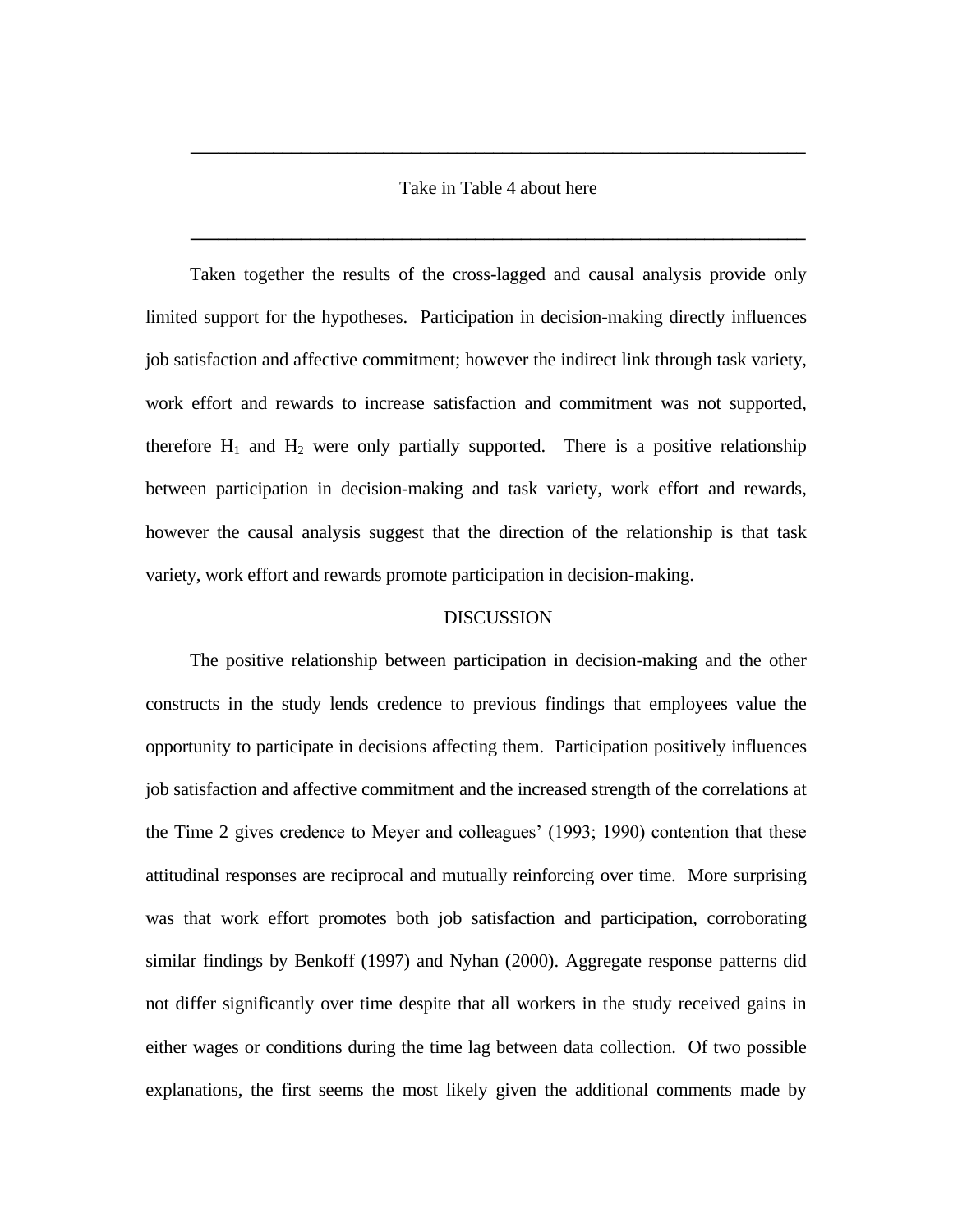employees. One possibility is that employees perceive any gains or benefits as their due because they derive from performance improvements. The alternative view relates to Stohl and Cheney's (2001) theory of the "paradox of participation", which suggests that expectations grow as gains are achieved.

Another interesting finding was that task variety and work effort appear to foster participation. This suggests participation is a means for coping with the stresses of the modern work environment. Challenges, such as multi-tasking, adapting to new technologies, work intensification, downsizing and increased pressures for higher performance are occurring in an increasingly insecure and demoralized work environment (ACCIRT 1999; Watson, Buchanan, Campbell and Briggs, 2003)! Increased participation at least allows employees the opportunity to influence better outcomes for the organization and ultimately themselves. Written comments from some respondents indicated that increased job span or variety blurred the boundaries of what was expected of them and undermined their effectiveness. Such in-congruency poses a risk to longer term satisfaction and performance outcomes, as has been highlighted in previous studies linking task, employee involvement and performance (Brown, 1996; Nyhan, 2000).

The findings also raise concerns that employees are not being granted the higher levels of involvement recommended by Black and Gregersen, (1997). Given that autonomy was an influential predictor of participation in decision-making over time, it is concerning that this did not influence satisfaction or commitment outcomes. Purser and Cabana (1997) contend that autonomy needs to be supported by sufficient task and outcome related information to successfully impact outcomes. The reality in this instance seems to be reversed; participation provides autonomy so that employees can better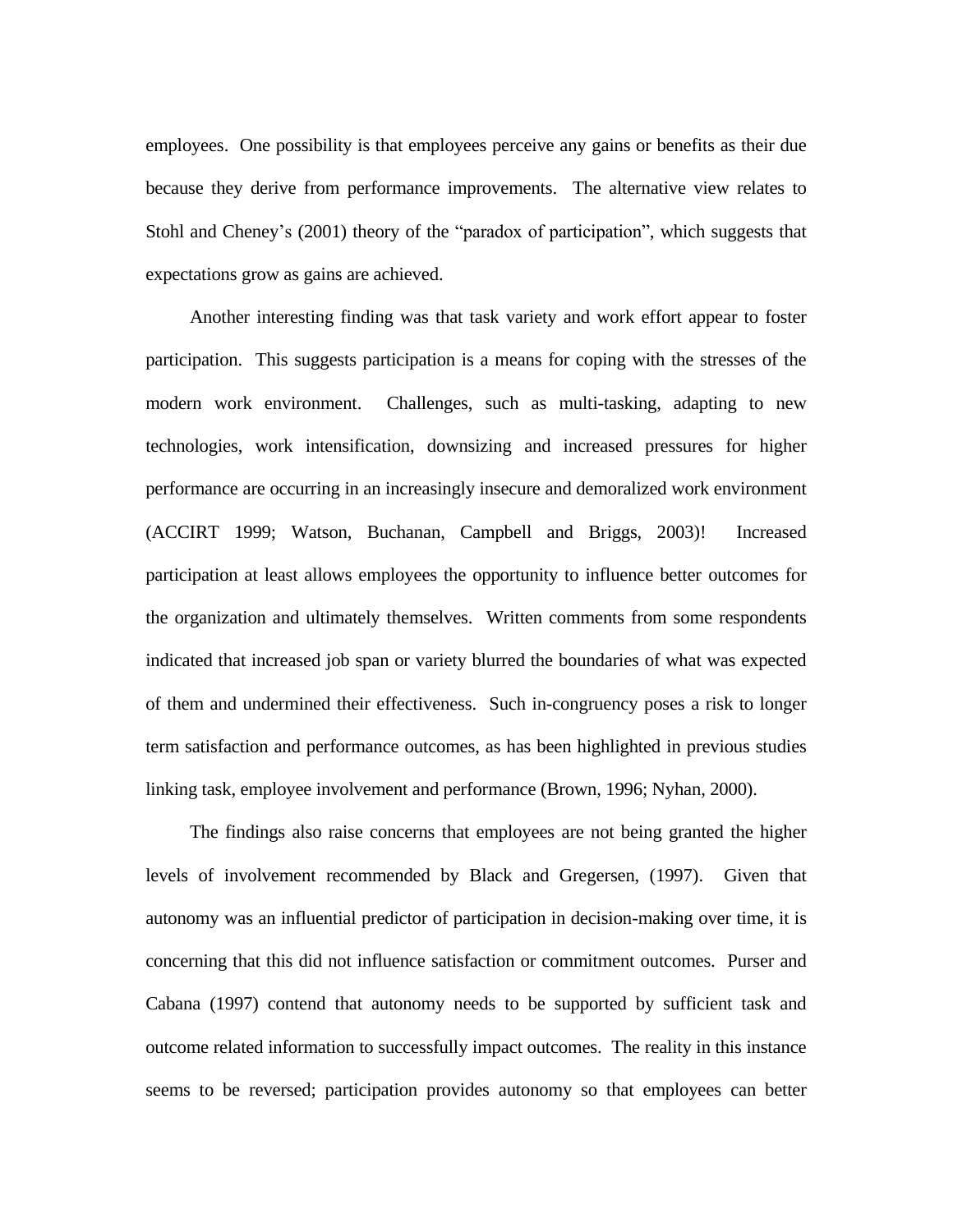manage the variety in their multiple roles and responsibilities. Nonetheless, it appears that the more satisfied employees are overall, the more likely they are to want and seek autonomy, which matches Kappelman and Prybutok's (1995) assertion that empowerment promotes positive attitudinal outcomes.

Another finding of note was that employee's value the opportunity to influence and gain rewards. Satisfaction with rewards did influence participation and affective commitment, although some comments indicated that rewards were not perceived as equitable given the work effort extended. Although not apparent in this study it does raise concerns that inadequate rewards can erode positive attitudinal and performance outcomes over time; as was found to be the case in study on the impacts of privatization in Britain (Pendleton, 1997). Employers would do well to be mindful of the strong evidence in the American literature that indicates rewards are a substantial employee motivator (Lawler, 1996).

While this study revealed no changes to employee participation, commitment and satisfaction over time, all participating organizations claimed they had initiated strategies to increase participation (as is required under the current legislative framework). The organizations also reported varying degrees of productivity improvements against key performance indicators, even though employees perceived no significant change in work effort over that time. Improvements were reported in terms of reduced operating costs, improved quality, customer service and reduced absenteeism. However, it is difficult to substantiate whether productivity improvements have resulted from employees being more effective through participation in decision making, or technology improvements,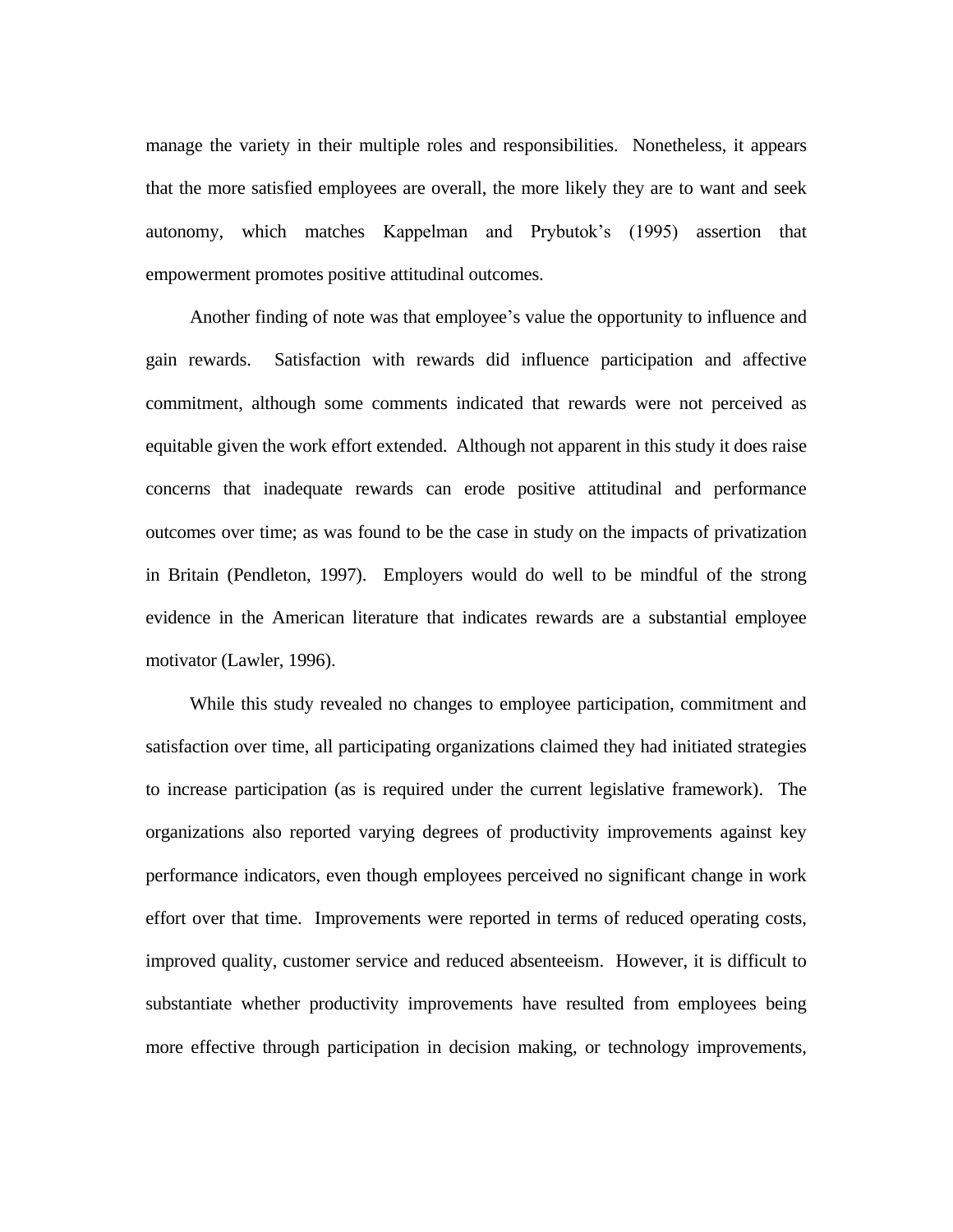increased workloads and work intensification, or as seems more likely, a combination of these factors.

#### **Implications for Practitioners**

This research raises a number of issues for practitioners. Firstly, identifying the relationships between autonomy, participation, job satisfaction and commitment suggests autonomy is a critical variable in the employment relationship. This supports calls from previous researchers that increasing participation creates a stronger sense of ownership or identity with the job (Benkhoff, 1997), provided employees have appropriate levels of job or content knowledge. Employees need information, training, involvement and resources as prerequisites to developing the skills that contribute to positive autonomous outcomes. We endorse Black and Gregersens (1997) recommendations that organizations specify the extent, level and purpose of participation to minimize dissatisfaction and overcome the inherent paradoxical problems of participation.

Secondly, the dominance of affective commitment suggests this remains an important attitudinal response for both employers and employees. The literature suggests affectively committed employees seek to overcome organizational problems, thereby improving performance and satisfaction. This suggests employers are wise to implement strategies to engender affective commitment. Despite a prevailing view that organizational commitment is no longer relevant as employers are demonstrating less commitment to employees, commitment gives employees purpose which they value. A third finding of relevance to practitioners is that positive perceptions of work effort influence job satisfaction. Sufficient task variety motivates employees; however, if the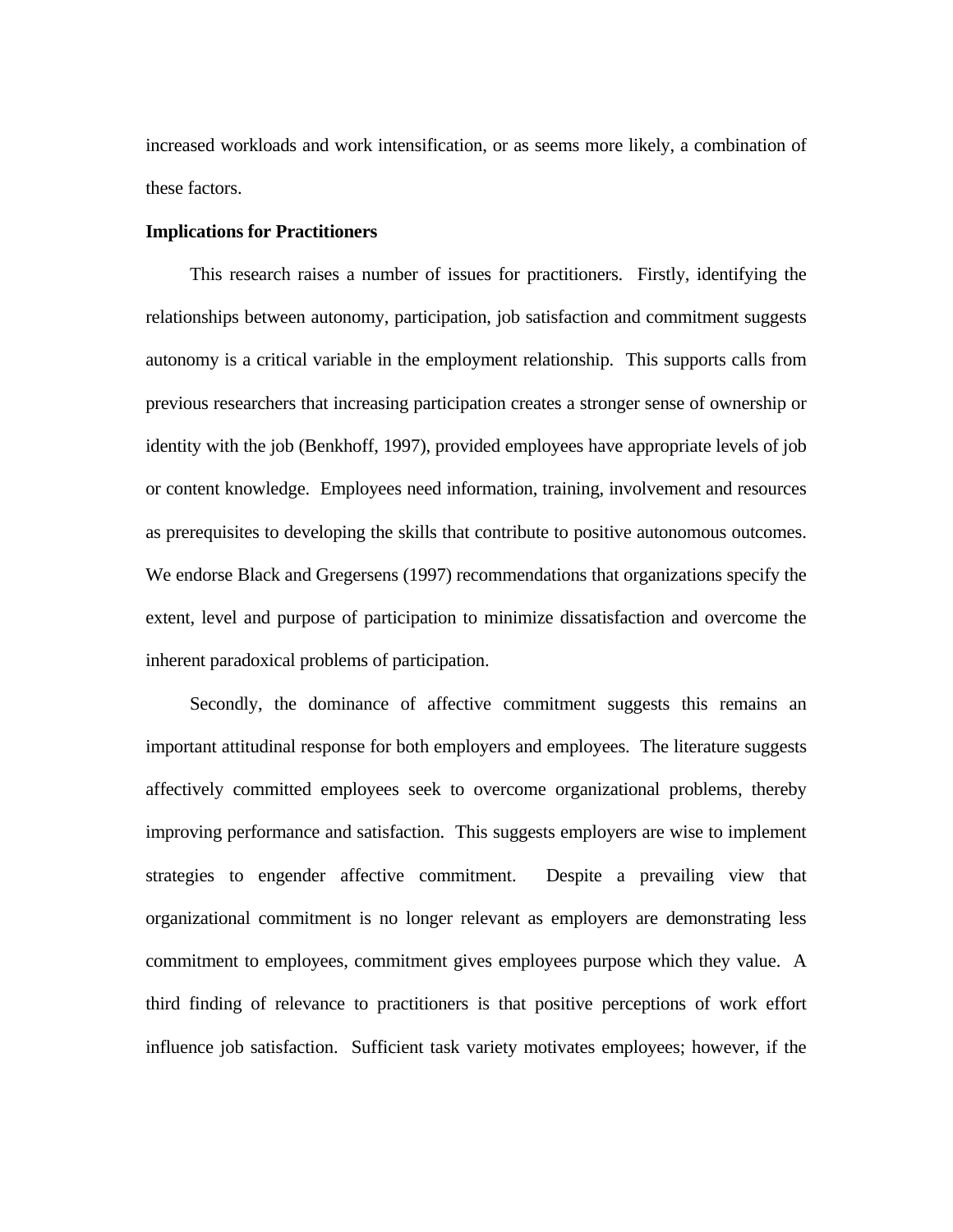range of activities constitutes work overload or intensification, the ability to perform effectively is limited and undermines performance and satisfaction.

This means it is critical practitioners ensure that workloads are realistic and staff have the appropriate resources. Commitment enhancing strategies are not a substitute for providing adequate resources and rewards, especially when rewards are linked to performance. Given comments by respondents, employees are well aware that failure to meet performance targets results in lower salary increments, limited advancement opportunities and can threaten job security, all of which places them under greater pressure.

A final comment is that employee and employer perceptions of participation differed. Respondent comments indicated that many employees perceived they had limited influence or opportunities to participate. In contrast, organizations claimed they actively sought participation and some wanted greater employee participation. All organizations had formal participatory processes in place, ranging from consultative committees, team meetings and project teams to autonomous work teams. We mention this because our findings reinforce three points raised by previous researchers if programs are to be successful. The first is that organizational processes, including the role and level of participation must be transparent and well understood to be accepted and acted upon (Black and Gregersen, 1997). The second is that rewards need to be equitable to performance outcomes (Cordery, Sevastos, Mueller and Parker, 1993). The third is that participatory processes and expectations must match the organizational context and employee capabilities (Drehmer et al., 2000). Practitioners need to clarify the role and processes of participation and ensure employees' expectations are realistic and equitable.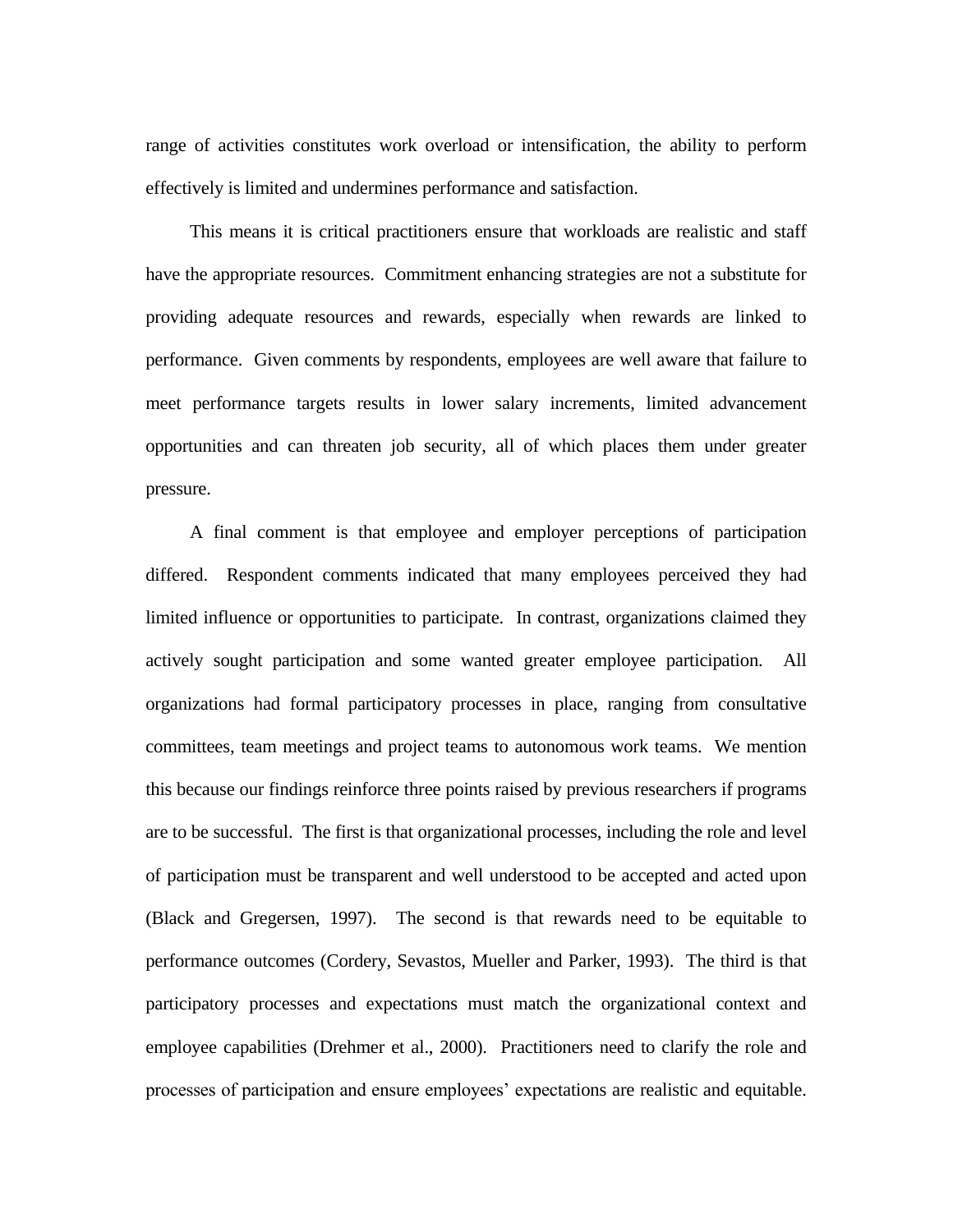Obviously, maintaining a constant dialogue with employees is one way of avoiding misunderstandings and promoting positive outcomes.

As in all research, this study has limitations. The first could be an overlap between organizational and other foci of commitment. Our choice of terminology was based on the recommendations of a number of researchers who suggest commitment has positive outcomes, regardless of the foci (Becker et al., 1996; Meyer et. al., 1993). Second, the research relied on self-report data which we acknowledge could be subject to bias; however, we used longitudinal data and objective feedback from the participating organizations to minimize this risk. A third limitation may be the "broad brush" approach of using quantitative data and the possible exclusion of important variables from such a parsimonious design. Some may consider the SEM methodology, with its use of an *apriori* model and notions of causality, as limitations; although, as Kelloway (1995) stresses, causality is inferred rather than established. Other limitations could be the nonnormal data and small sample sizes, although these limitations were addressed through the choice of EQS as the statistical package and a conservative analytic approach.

#### **CONCLUSION**

This study addresses the call for longitudinal and multi-sample studies (Tjosvold, 1998) to investigate the influence of participation in decision-making. It examines the role participation plays within a decentralized employee relations environment that claims to encourage greater employee involvement. However, investigating causal inferences over time over time reveals relationships that are not apparent when analysis occurs at only one point in time. Inferences from this study suggest that participation in decisionmaking promotes autonomy, job satisfaction and affective commitment; however in this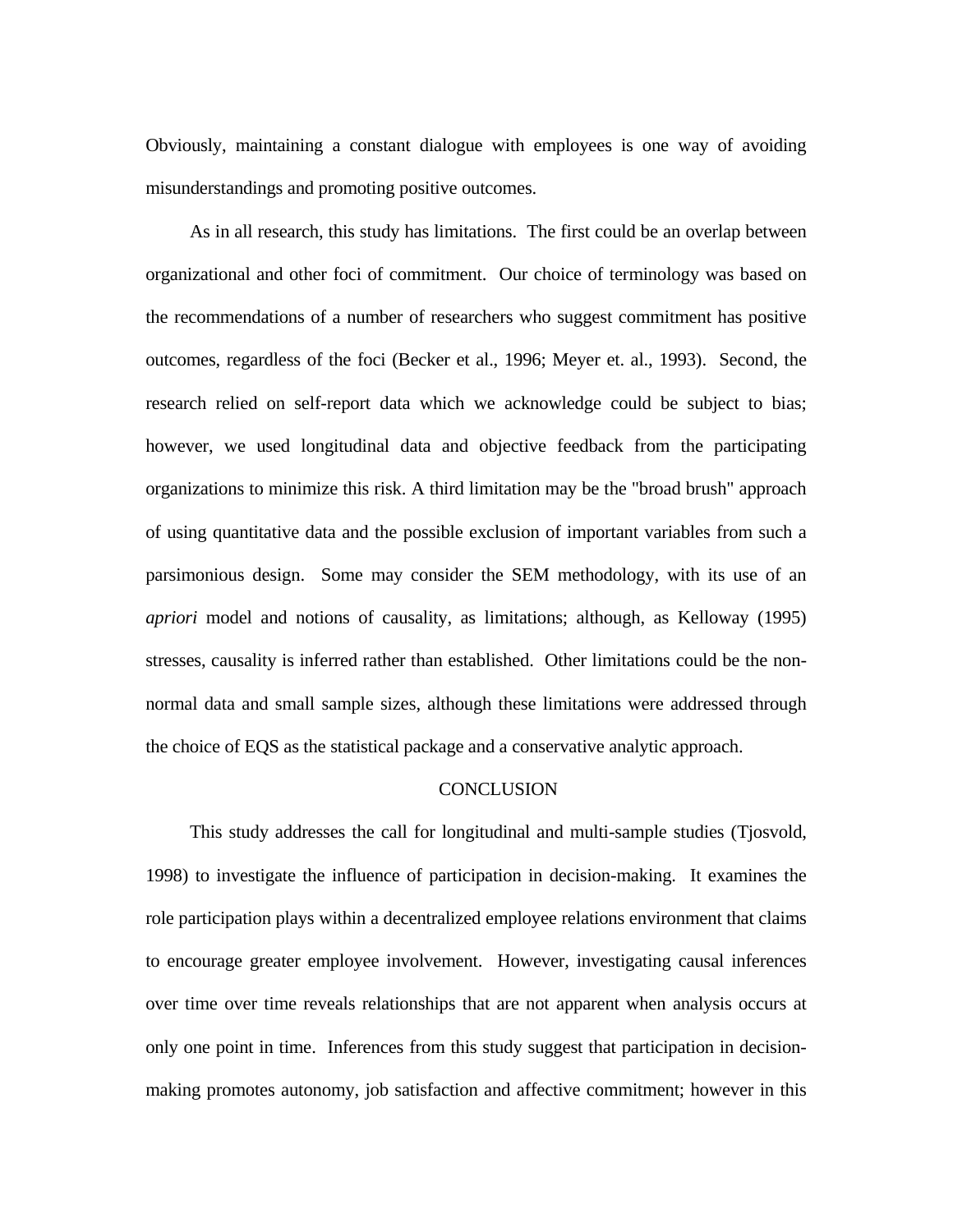context at least, it is task variety and rewards that appear to promote participation in decision-making. More positive attitudes to work effort appear to correlate with higher job satisfaction and participation in decision-making. Affectively committed employees also appear to be more positively inclined toward job satisfaction, work effort and their rewards.

These results raise a number of issues deserving attention in future research. Finding no significant changes over time raises questions about the role employee participation actually plays in the current environment. This lack of evidence might merely reflect employee pragmatism about the changes taking place in the broader work environment. Employers in the study reported productivity improvements and to some extent, this appears to have come at a cost to employees. Finding that work effort and variety promote participation in decision-making implies that participation is a coping strategy, especially when considered alongside the finding that employees are less than happy with the rewards received for the effort they put in.

Overall, it appears that employee's value autonomy as a means for improving work effort, quite apart from the benefits it brings in terms of satisfaction and rewards. If, as Black and Gregersen (1997) claim, the philosophical choice for implementing participation is important, we believe more attention needs to be paid to understanding the relationship between mutual gains for the employee as well as the employer. The correlations between PDM, autonomy, work effort, job satisfaction and commitment suggest PDM does have benefits for both employees and employers. The risk for employers is that an unbalanced relationship means employees are not the only losers. Where participation is aimed at productivity gains and employee rewards are not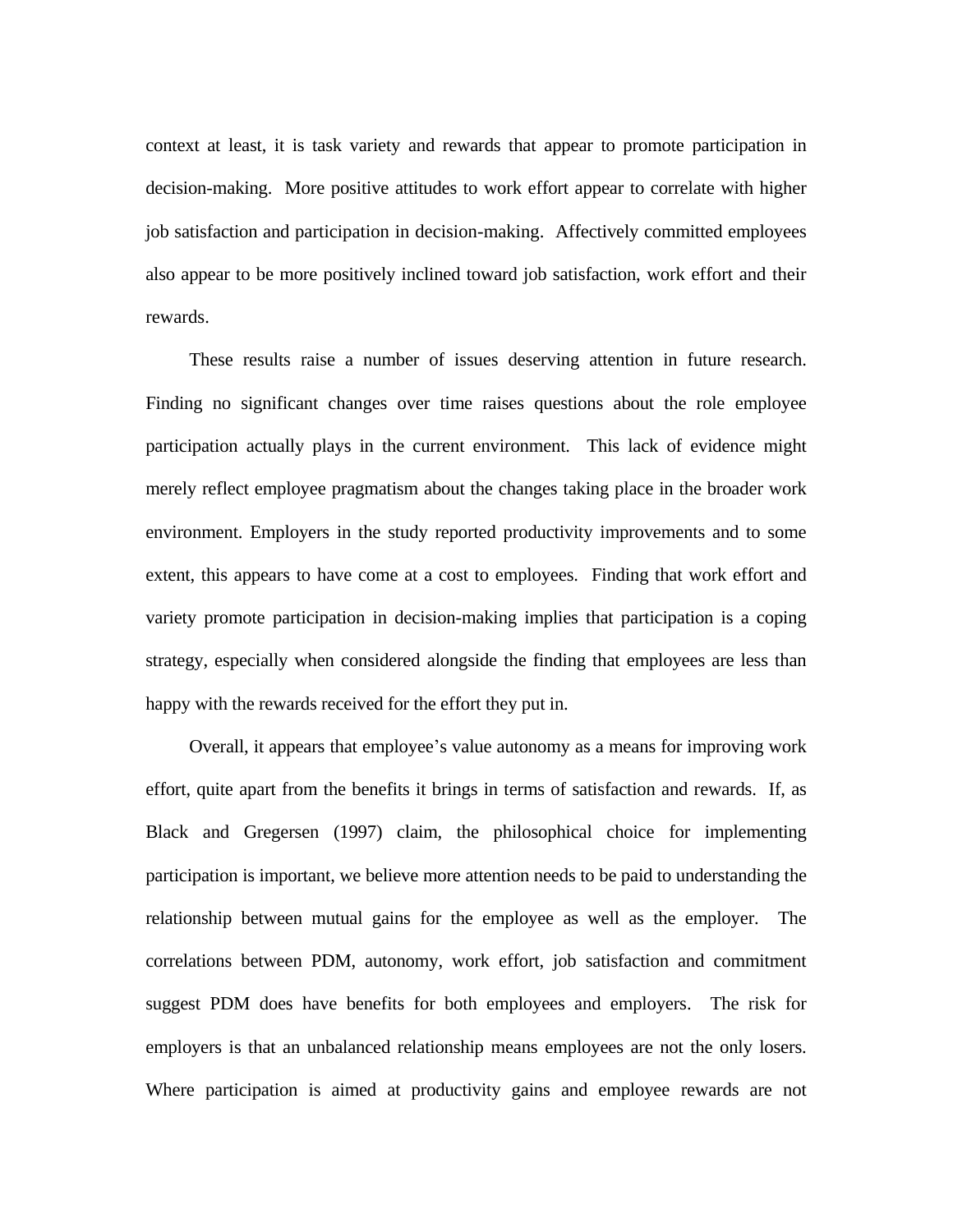perceived as commensurate with task expectations and work effort, negative consequences may well arise over the longer term.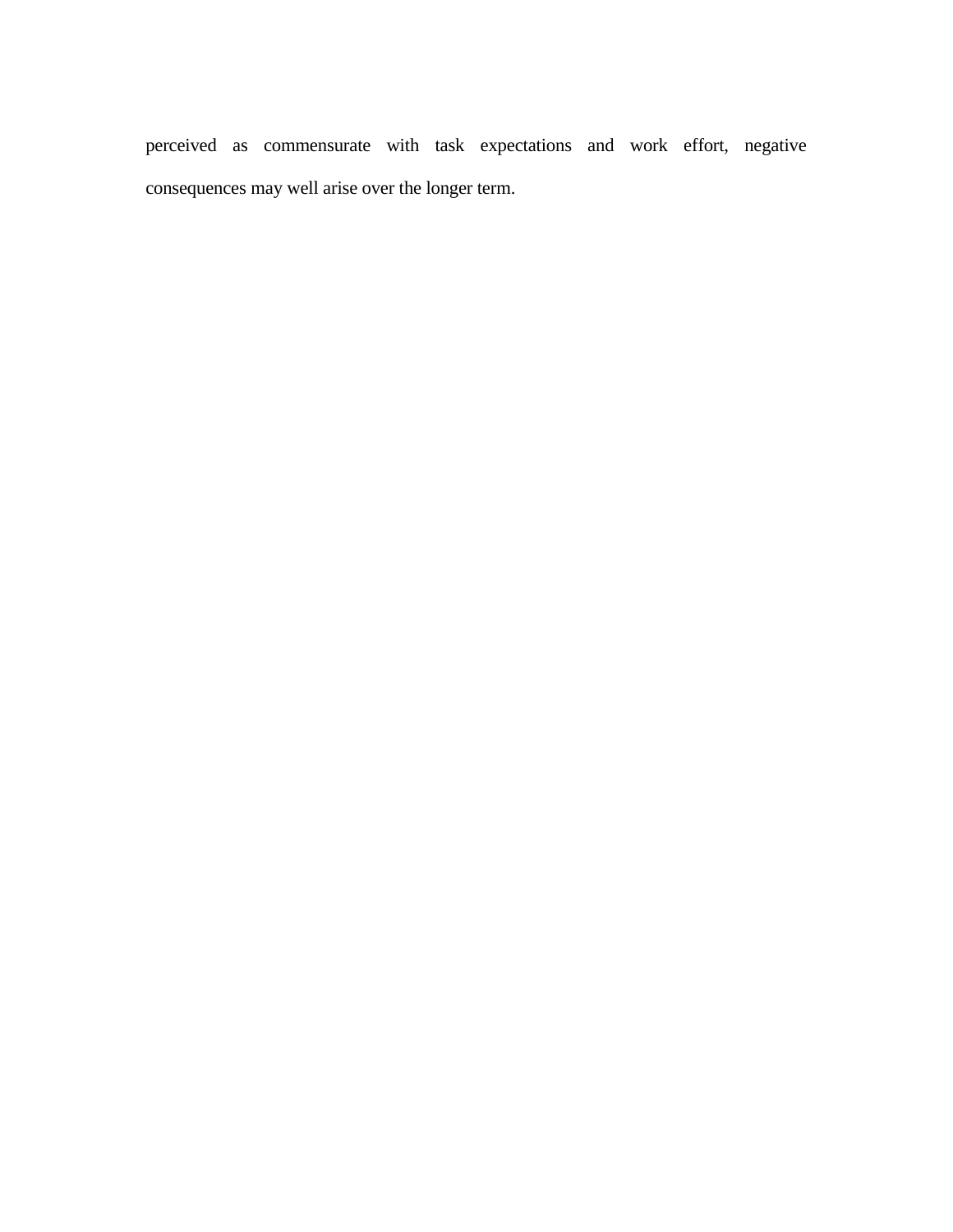#### **REFERENCES**

The Australian Centre for Industrial Relations Research and Training (ACIRRT). (1999), *Australia at Work,* Prentice Hall, Riverwood, Australia.

Allen, N. J. and Meyer, J. P. (1996), "Affective, continuance and normative commitment to the organization: An examination of construct validity", *Journal of Vocational Behaviour*, Vol. 63, pp.252-276.

Allen, N.J. and Meyer, J. P. (1990), "The measurement and antecedents of affective, continuance and normative commitment to the organization", *Journal of Occupational Psychology*, Vol. 63, pp.1-18

Anderson, J. C. and Gerbing, D. W. (1992), "Assumptions and the comparative strengths of the two-step approach", (Comment on Fornell and Yi) *Sociological Methods and Research*, Vol. 20, pp.321-333.

Anderson, R. A. and McDaniel, R. R. Jr. (1999), "RN participation in organizational decision-making and improvements in resident outcomes", *Healthcare Management Review*, Vol. 24 No.1, pp.7-16.

Ashmos, D. P., Duchon, D. and McDaniel, R. R.Jr. (1998), "Participation in strategic decision-making: The role of organizational predisposition and issue interpretation", *Decision Sciences*, Vol. 29, pp.25 –51.

Becker, T. E., Billings, R. S., Eveleth, D. M. and Gilbert, N. L. (1996), "Foci and bases of employee commitment: Implications for job performance", *Academy of Management Journal*, Vol. 39, pp.464-482.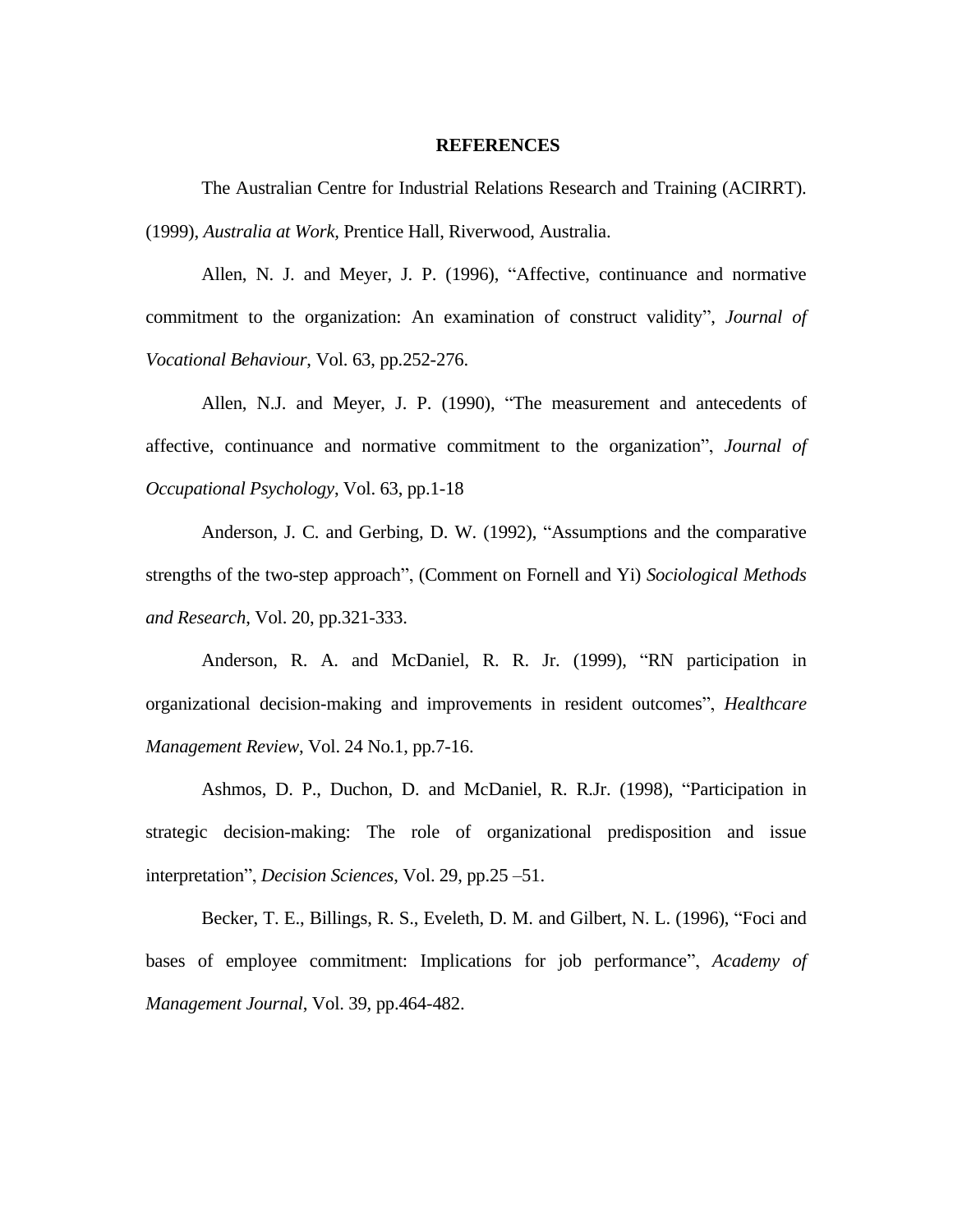Benkhoff, B. (1997), "Ignoring commitment is costly: New approaches establish the missing link between commitment and performance", *Human Relations*, Vol. 50, pp.701-727.

Bentler, P. M. (1995), *EQS Structural equations program manual*. Multivariate Software Inc., Encino, CA.

Black, J. S. and Gregersen, H. B. (1997), "Participative decision making: An integration of multiple dimensions", *Human Relations*, Vol. 50, pp.859-879.

Bollen, K. A. (1989), *Structural Equations with Latent Variables*, John Wiley and Sons, New York, NY.

Brown, S. P. (1996) "A meta-analysis and review of organizational research on job involvement", *Psychological Bulletin*, Vol. 120, pp.235-255.

Brown, S. P. and Leigh, T. W. (1996), "A new look at psychological climate and its relationship to job involvement, effort and performance", Journal *of Applied Psychology*, Vol. 81, pp.358-368.

Byrne, B. M. (1994), *Structural Equation Modeling with EQS and EQS/Window. Basic Concepts, Applications, andProgramming,* Sage Publications, Thousand Oaks, CA.

Byrne, B. M., Shavelson, R. J. and Muthén, B. (1989), "Testing for the equivalance of factor covariance and mean structures: The issue of partial measurement invariance", *Psychological Bulletin*, Vol. 105, pp.456-466.

Cohen, A. (1996), "On the discrimanent validity of the Meyer and Allen measure of organizational commitment. How does it fit with the work commitment construct?", *Educational and Psychological Measurement*, Vol. 56, pp. 494-503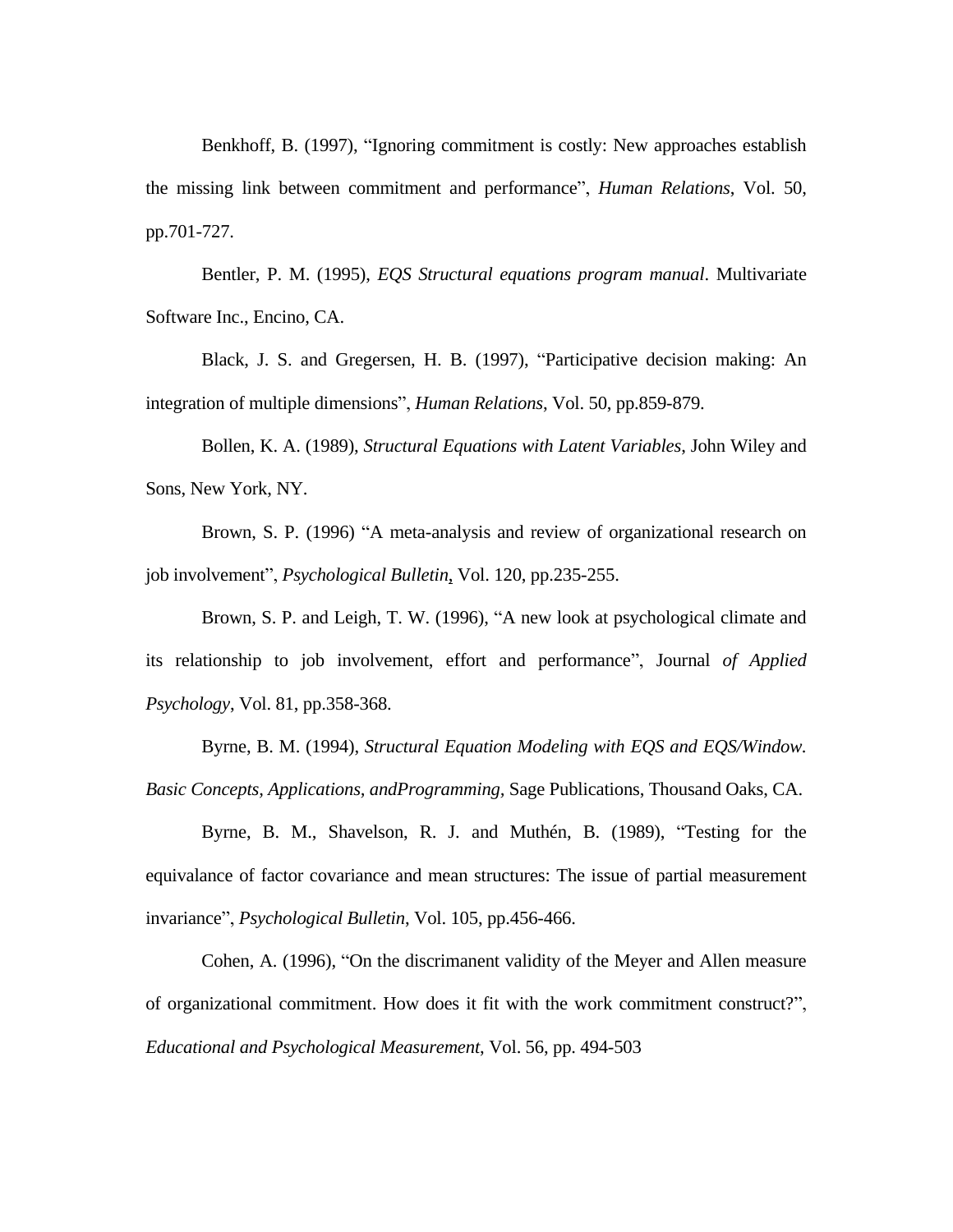Connell, J. (1998), "Soft skills the neglected factor in workplace participation?", *Labour and Industry*, Vol. 9 No. 1, pp.69-90.

Cordery, J. L. and Sevastos, P. P. (1993), "Responses to the regional and revised job diagnostic survey. Is education a factor in responses to negatively worded items?" *Journal of Applied Psychology*, Vol. 78, pp.141-143.

Cordery, J., Sevastos, P., Mueller, W. and Parker, S. (1993), "Correlates of employee attitudes toward functional flexibility", *Human Relations*, Vol. 46, pp.705-723.

Daniels, K. and Bailey, A. (1999), "Strategy development processes and participation in decision-making: Predictors of role stresses and job satisfaction", *Journal of Applied Management Studies*, Vol. 8, pp.27-42.

Drehmer, D. E., Belohlav, J. A. and Coye, R. W. (2000), "An exploration of employee participation using a scaling approach", *Group and Organization Management*, Vol. 25, pp.397-418.

Hackman, J. R. and Oldham, G. R. (1980), *Work Redesign,* Addison Wesley, Reading, MA.

Hair, J. F. Jr, Anderson, R. E., Tatham, R. L. and Black, W. C. (1998), Multivariate Data Analysis, 5<sup>th</sup>.Ed., Prentice-Hall, Englewood Cliffs, New Jersey.

Harley, B., Ramsey, H. and Scholarios D. (2000), ["Employee direct participation](javascript:bkmUrl()  [in Britain and Australia: Evidence from AWIRS95 and WERS98",](javascript:bkmUrl() *Asia Pacific Journal of Human Resources***,** Vol. 38 No. 2, pp.42-54.

Jernigan, I. E., Beggs, J. M. and Kohut, G. F. (2002), "Dimensions of work satisfaction as predictors of commitment type", *Journal of Managerial Psychology*, Vol. 17, pp.564-579.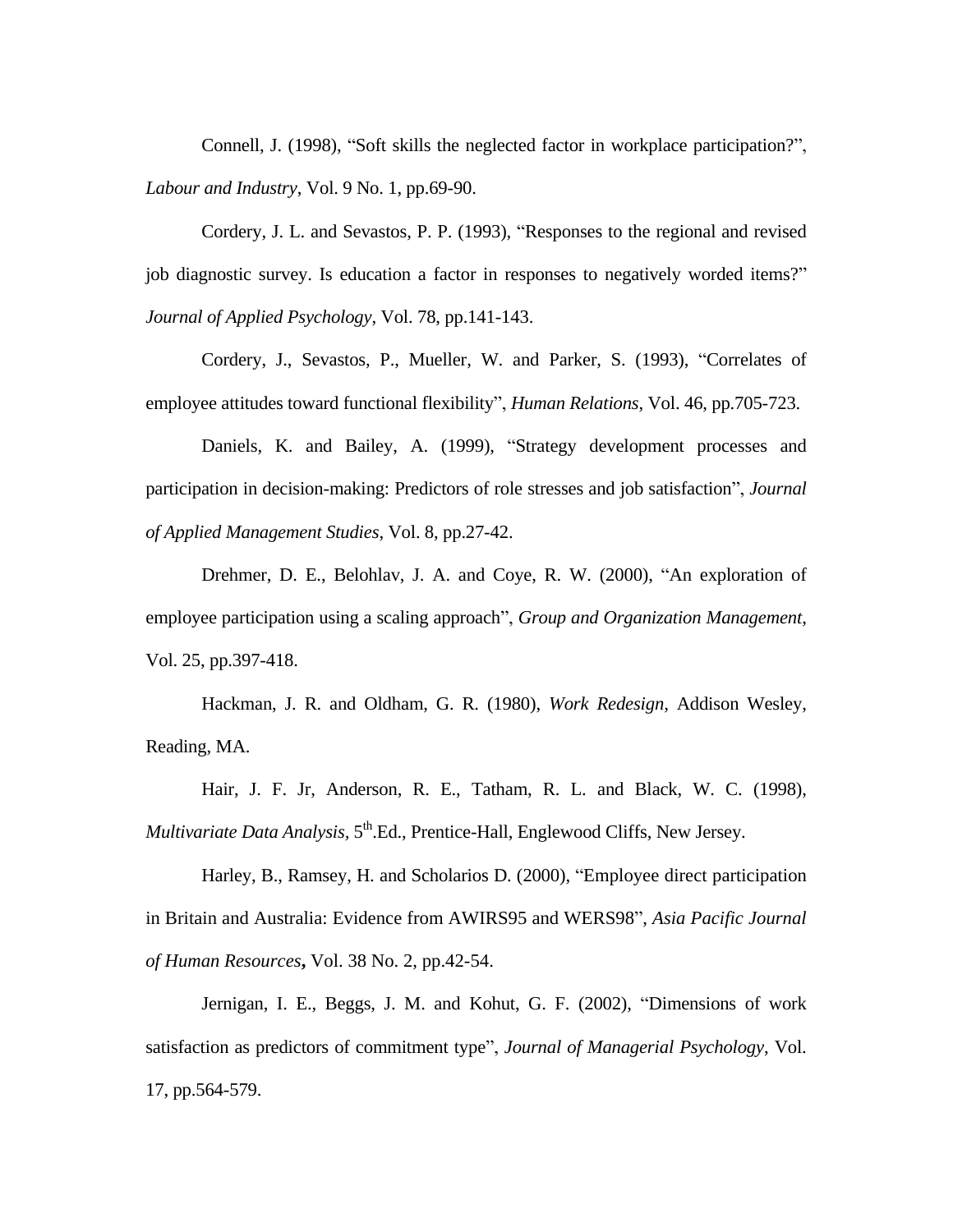Jones, R. E. (1997), "Teacher participation in decision making – its relationship to staff morale and student achievement", *Education*, Vol. 118, pp.76-82.

Judge, T. A. (1993), "Does affective disposition moderate the relationship between job satisfaction and voluntary turnover?", *Journal of Applied Psychology*, Vol. 78, pp.395-401.

Kappelman, K. and Prybutok, V. (1995), "Empowerment, motivation, training, and TQM program implementation success", *Industrial Management*, Vol. 37 No. 3, pp.12-15.

Kelloway, E. K. (1995), "Structural equation modeling in perspective", *Journal of Organizational Behaviour*, Vol. 16: 215-224.

Kenny, D. A. (1979), *Correlation and Causality*, Wiley, New York, USA.

Knoop, R. (1995), "Influence of participative decision-making on job satisfaction and organizational commitment of school principals", *Psychological Report*, Vol. 76, pp.379-382.

Lam, S. S. K. (1998), "Test-retest reliability of the organizational commitment questionnaire", *The Journal of Social Psychology*, Vol. 138, pp.787-788.

Latham, G. P., Winters, D. C. and Locke, E. A. (1994), "Cognitive and motivational effects of participation: A mediator study", *Journal of Organizational Behaviour*, Vol. 15, pp.49-63.

Lawler, E.E. III (1996), "Competencies: A poor foundation for the new pay", *Compensation and Benefits Review*, Vol. 28 No. 6, pp.20, 22-27.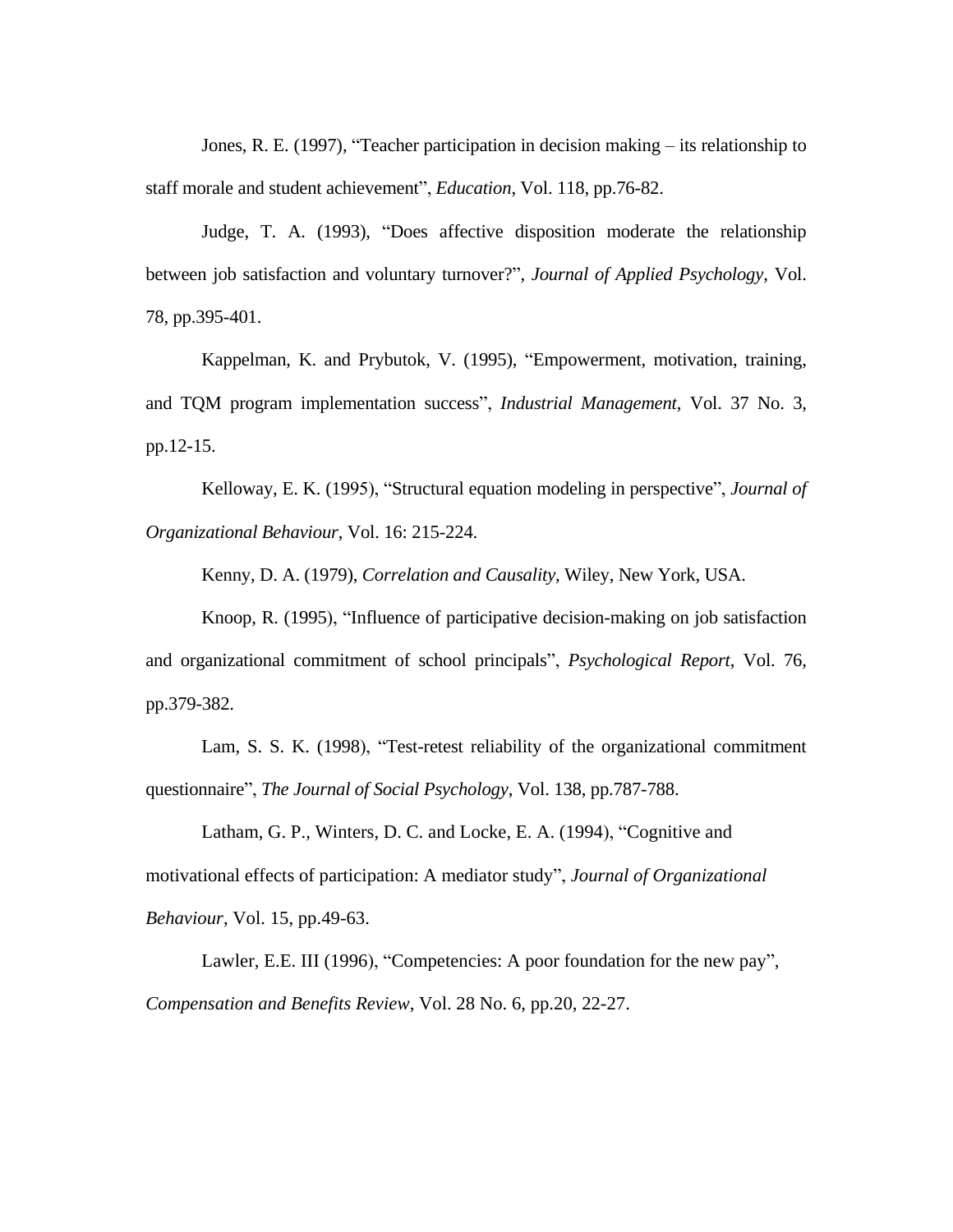Locke, E.A. (1976), "The nature and causes of job satisfaction", in Dunnette, M.D. (Ed), *Handbook of Industrial and Organisational Psychology*, Rand McNally, New York, NY, pp.1297-1349.

Locke, E. A. and Schweiger D. M. (1979), "Participation in decision making: One more look", In, B.M. Staw (Ed.), *Research in Organizational Behaviour,* pp265-339, Erlbaum, Greenwich, CT.

MacCallum, R. C. and Austin, J. T. (2000), "Applications of structural equation modeling in psychological research", *Annual Review of Psychology*, Annual 2000, pp.201-230.

Mathieu, J.E. and Farr J.L. (1991), "Further evidence could for the discriminant validity of measures of organisational commitment, job involvement and job satisfaction", *Journal of Applied Psychology*, Vol. 76 No. 1, pp.127-133.

Meyer J. P., Allen, N. J. and Smith, C. A. (1993), "Commitment to organizations and occupations: Extension and test of a three component conceptualization", *Journal of Applied Psychology*, Vol. 78, pp. 538-551.

Meyer, J. P. and Smith, C. A. (2000), "HRM practices and organizational commitment: Test of a mediation model", *Canadian Journal of Administrative Sciences*, Vol. 17, pp.319-331.

Mowday, R. T., Porter, L. W. and Steers, R. M. (1982), *Employee-Organization Linkages. The Psychology of Commitment, Absenteeism, and Turnover*, Academic Press. London.

Nyhan, R. C. (2000), "Changing the paradigm: Trust and its role in public sector organizations", *American Review of Public Administration*, Vol. 30, pp.87-109.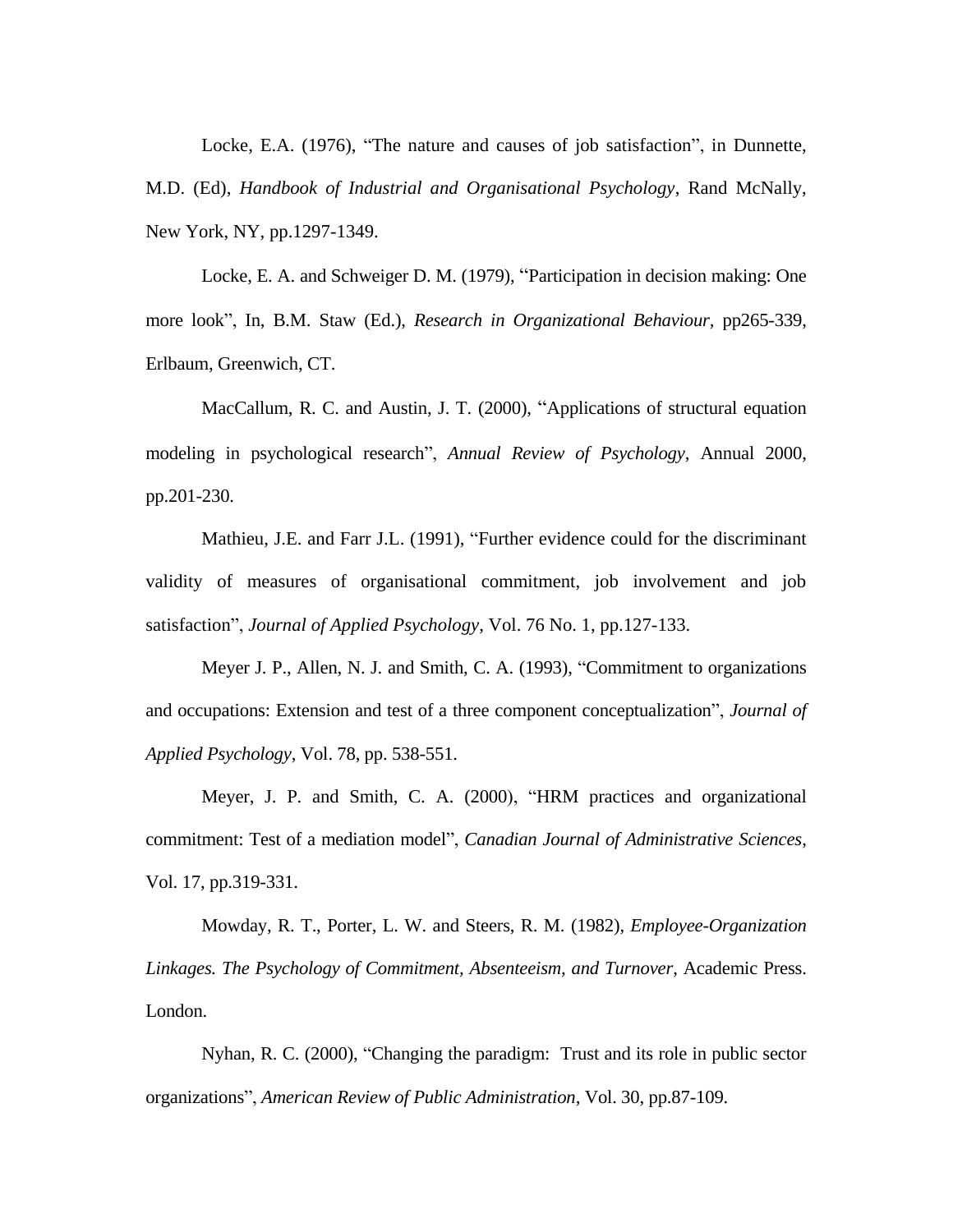Ostroff, C. (1993), "The effects of climate and personal influences on individual behaviour and attitudes in organizations", *Organizational Behaviour and Human Decision Processes*, Vol. 56, pp.56-90.

Pearson, C. A. L. and Chong J (1997), "Contribution of job content and social information on organisational commitment and job satisfaction: An exploration in a Malaysian nursing context", *Journal of Occupational and Organisational Psychology,*  Vol. 70, pp.357-374.

Pearson, C. A. L. and Duffy, C. (1999), "The importance of the job content and social information on organizational commitment and job satisfaction: A study in Australian and Malaysian nursing contexts", *Asia Pacific Journal of Human Resources*, Vol. 36, pp.17-30.

Pendleton, A. (1997), "What impact has privatisation had on pay and employment? A review of the UK experience", *Industrial Relations (Canadian),* Vol. 52, pp.554-583.

Purser, R. E. and Cabana, S. (1997) "Involve employees at every level of strategic planning", *Quality Progress,* Vol. 30 No. 5, pp.66-71.

Quinn, R. P., and Staines, G. L. (1993), "The 1977 quality of employment survey", in Cook, J.D., Hepworth, S.J., Wall, T.D. and Warr, (Eds), *The Experience of Work: A Compendium of 249 Measures and Their Use,* Academic Press, London, pp.28- 30.

Roy D. D. and Ghose M. (1997), "Awareness of hospital environment and organizational commitment", *The Journal of Social Psychology*, Vol. 137, pp.380-7.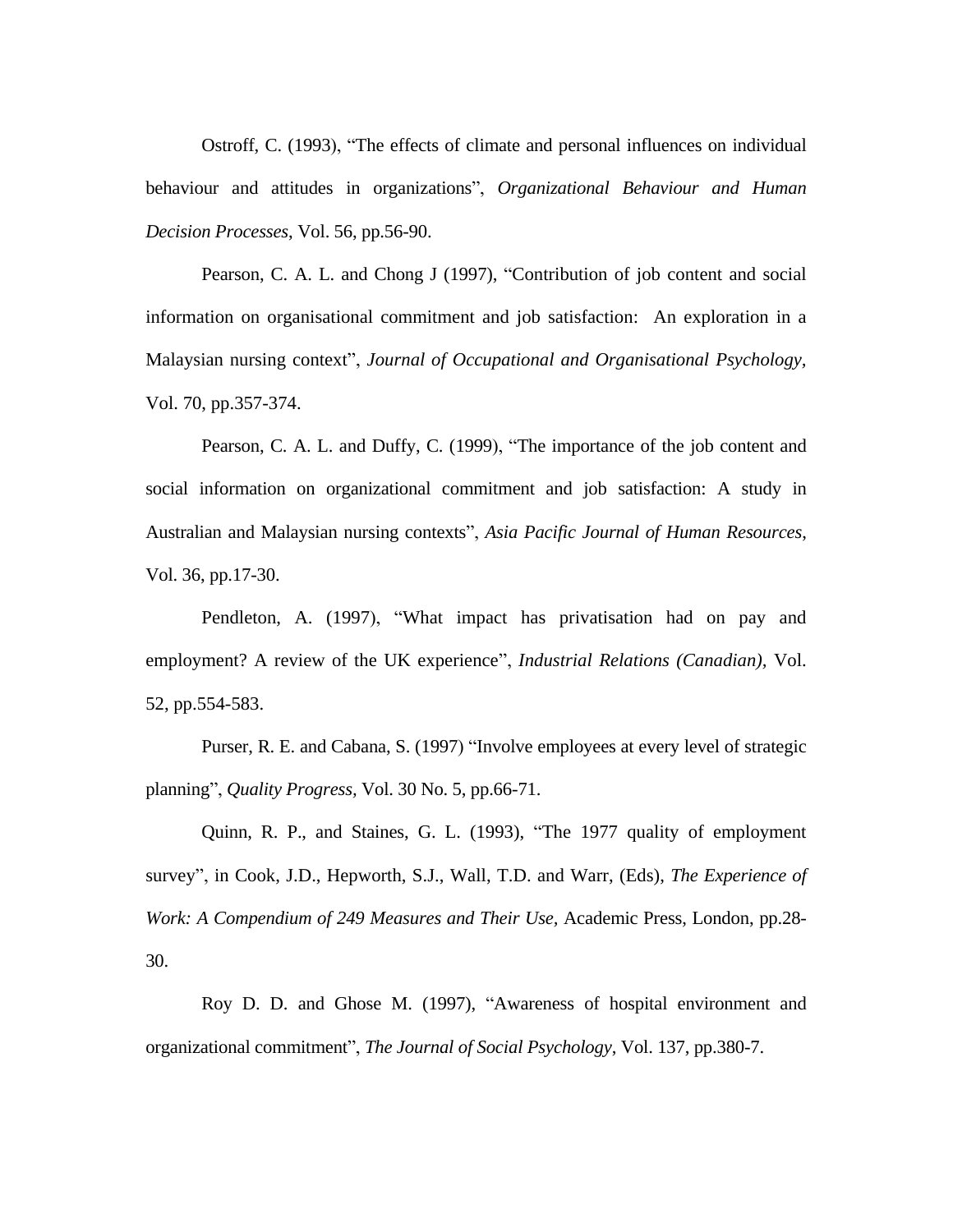Satorra, A. and Bentler, P. M. (1994), "Corrections to test statistics and standard errors in covariance structure analysis", in von Eye, A. and Clogg, C.C. (Eds), *Latent Variables Analysis: Applications for Developmental Research,* Sage, Thousand Oaks, CA, pp.399-419.

Scully, J. A., Kirkpatrick, S. A. and Locke, E. A. (1995), "Locus of knowledge as a determinant of participation on performance, affect, and perceptions", *Organizational Behaviour and Human Decision Processes*, Vol. 61, pp.276-288.

Stohl, C. and Cheney, G. (2001), "Participatory processes: paradoxical practices". *Management Communication Quarterly*, Vol. 14, pp.349-407.

Tjosvold, D. (1998), "Making employee involvement work: Cooperative goals and controversy to reduce costs", *Human Relations*, Vol. 51, pp.201-214.

Ullman, J. (1996), "Structural Equation Modeling", in Tabachnick, B.G. and Fidell, L.S. (Eds), *Using Multivariate Statistics* 3<sup>rd</sup>. Ed, Harper Collins, New York, NY, pp.709-811.

Van Yperen, N. W., van den Berg, A. E. and Willering, M. C. (1999), "Towards a better understanding of the link between participation in decision making and organizational citizenship behaviour: A multi-level analysis", *Journal of Occupational and Organizational Psychology*, Vol. 72, pp.377- 392.

Watson, I., Buchanan, J., Campbell, I. and Briggs, C. (2003), "The Future of Work. in The Australian Council of Trade Unions (abridged)" *Fragmented Futures: New Challenges in Working Life.* Federation Press, Sydney.

West, S.G., Finch, J.F. and Curran, P.J. (1995), "Structural equation models with non-normal variables: Problems and remedies", in Hoyle, R. H. (Ed), *Structural*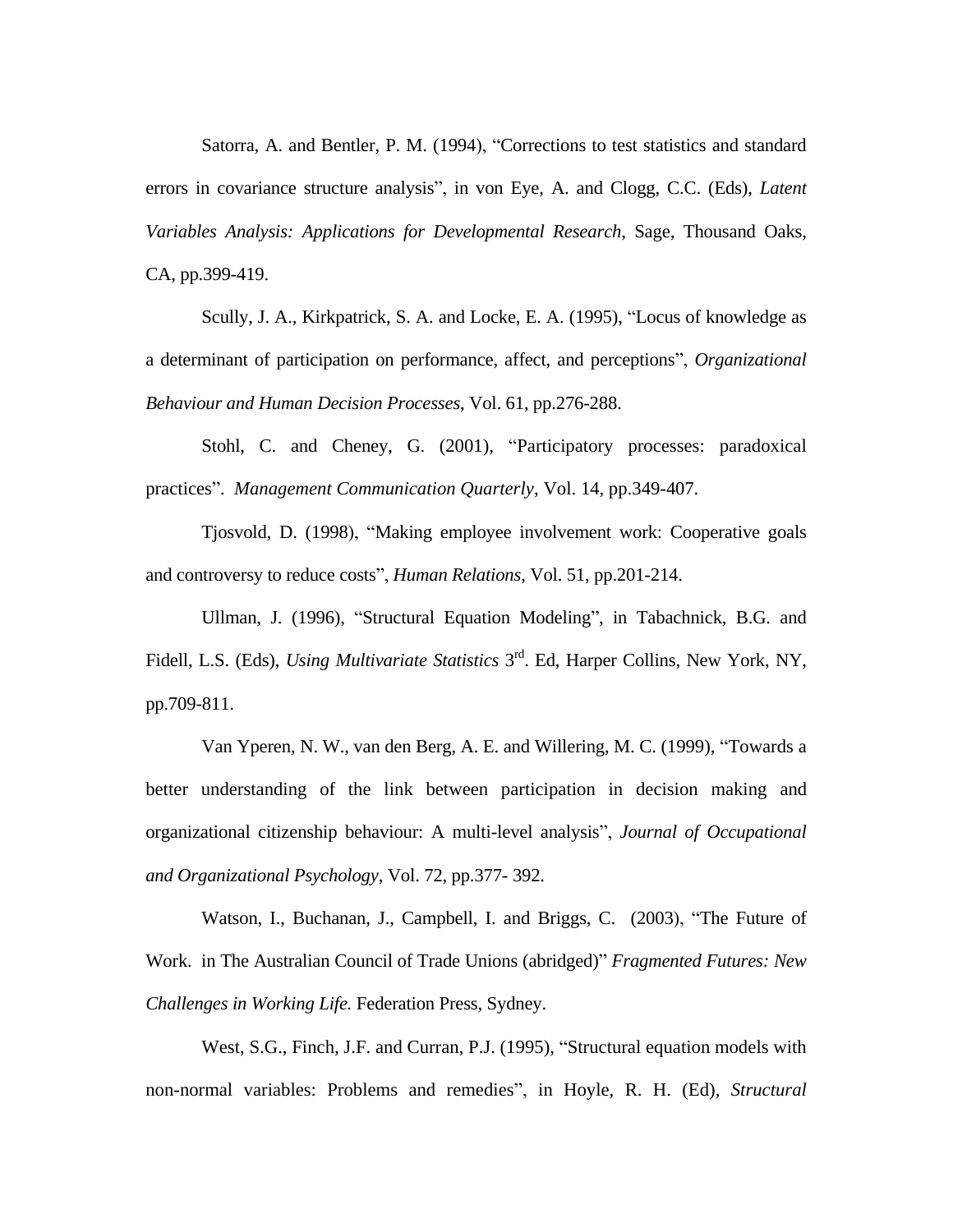*Equation Modelling Concepts, Issues, and Applications*, Sage Publications, USA, pp.56-75.

Witt, L. A., Andrews, M. C. and Kacmar, K. M. (2000), "The role of participation in decision-making in the organizational politics-job satisfaction relationship", *Human Relations*, Vol. 53, pp.341-358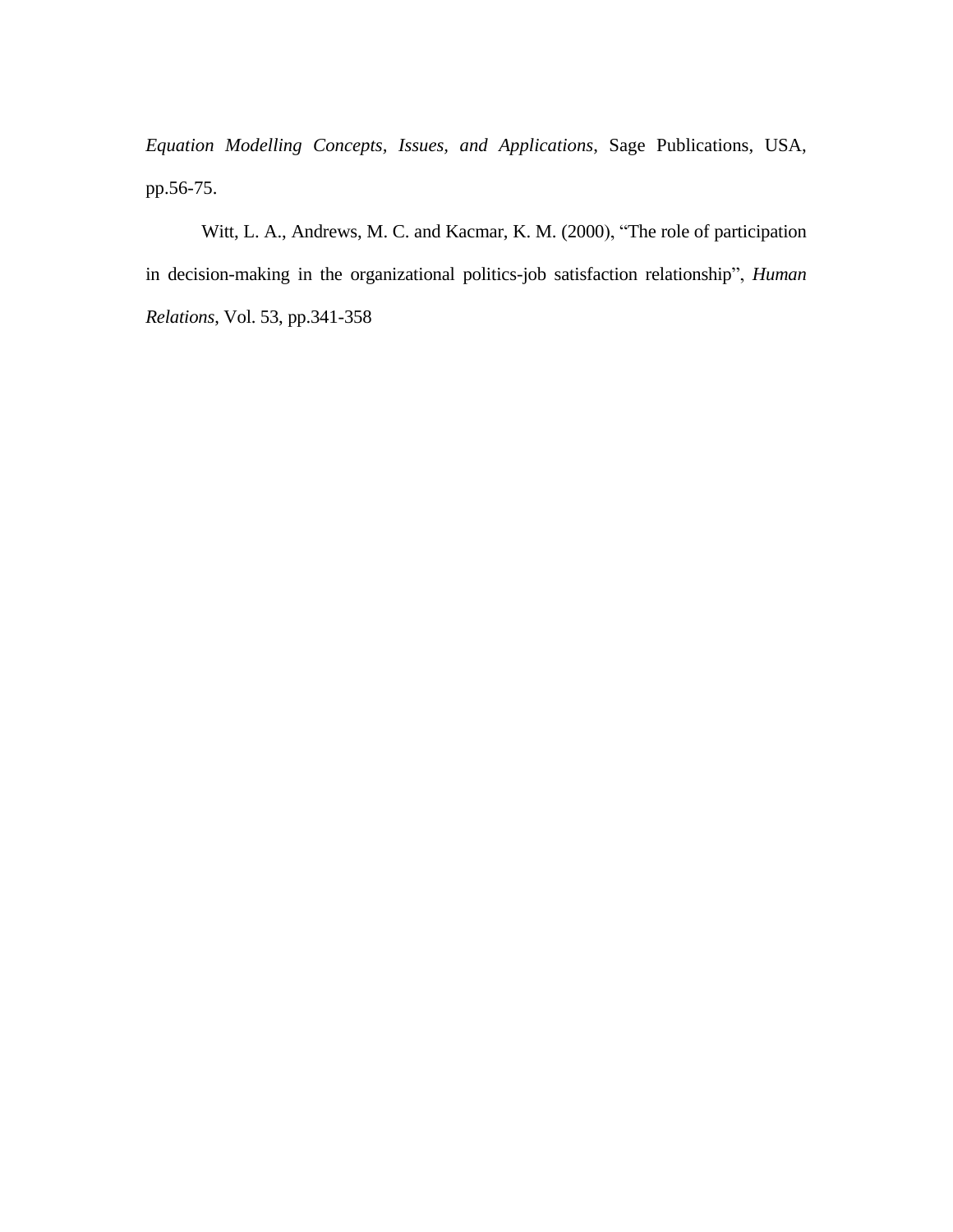# FIGURE 1

**Figure 1: Conceptual schema for participation in decision-making**

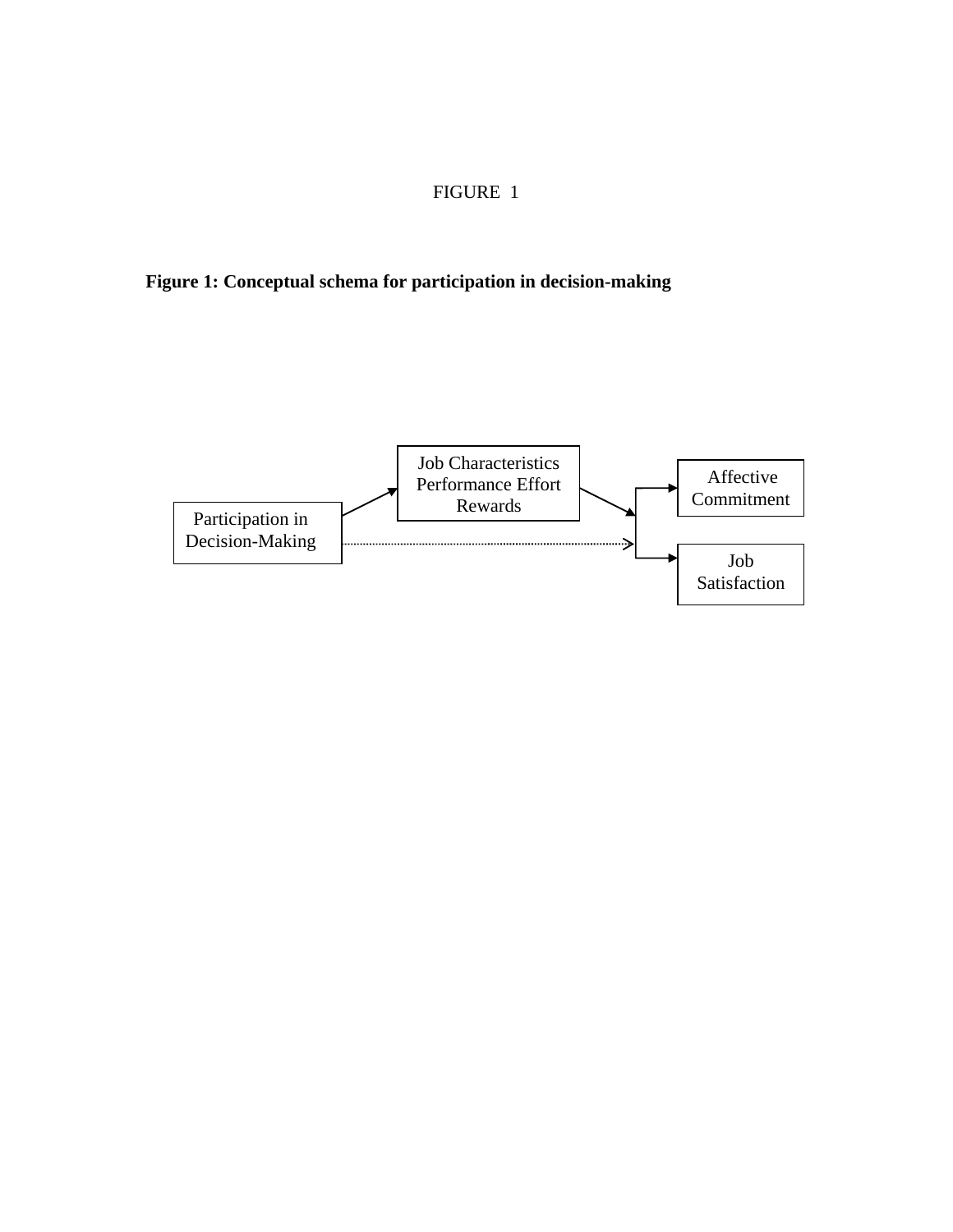**Table 1: Means and Standard Deviations for all data and Cronbach's Alpha Reliabilities for the Longitudinal Matched Samples.**

|                             | Time 1 Unmatched Data |           |             |           | Matched Data $(n=176)$ |           |            |        |           |       |  |  |
|-----------------------------|-----------------------|-----------|-------------|-----------|------------------------|-----------|------------|--------|-----------|-------|--|--|
|                             | $(n=495)$             |           |             |           |                        |           |            |        |           |       |  |  |
|                             | Calibration           |           | Validation  |           | Time 1                 |           |            | Time 2 |           |       |  |  |
|                             | Sample                |           | Sample      |           |                        |           |            |        |           |       |  |  |
|                             | $(n=247)$             |           | $(n = 248)$ |           |                        |           |            |        |           |       |  |  |
|                             | Mean                  | <b>SD</b> | Mean        | <b>SD</b> | Mean                   | <b>SD</b> | Alpha Mean |        | <b>SD</b> | Alpha |  |  |
| <b>Task Variety</b>         | 4.23                  | .80       | 4.34        | .75       | 4.48                   | .63       | .74        | 4.5    | .52       | .71   |  |  |
| <b>Task Identity</b>        | 3.55                  | 1.04      | 3.60        | 1.04      | 3.71                   | 1.05      | $.80\,$    | 3.82   | 1.02      | .85   |  |  |
| Autonomy                    | 3.51                  | 1.0       | 3.50        | 1.0       | 3.71                   | 1.03      | .87        | 3.74   | 1.07      | .88   |  |  |
| <b>Affective Commitment</b> | 3.59                  | .86       | 3.54        | .84       | 3.71                   | .82       | .78        | 3.68   | .89       | .82   |  |  |
| PDM                         | 3.21                  | .88       | 3.50        | .78       | 3.35                   | .85       | .81        | 3.39   | .90       | .82   |  |  |
| Performance Effort          | 3.47                  | .84       | 3.26        | .87       | 3.58                   | .88       | .81        | 3.54   | .85       | .84   |  |  |
| <b>Rewards</b>              | 2.80                  | .84       | 2.72        | .83       | 2.81                   | .89       | .90        | 2.71   | .99       | .88   |  |  |
| <b>Job Satisfaction</b>     | 3.55                  | .99       | 3.56        | .93       | 3.66                   | .93       | .78        | 3.64   | 1.03      | .84   |  |  |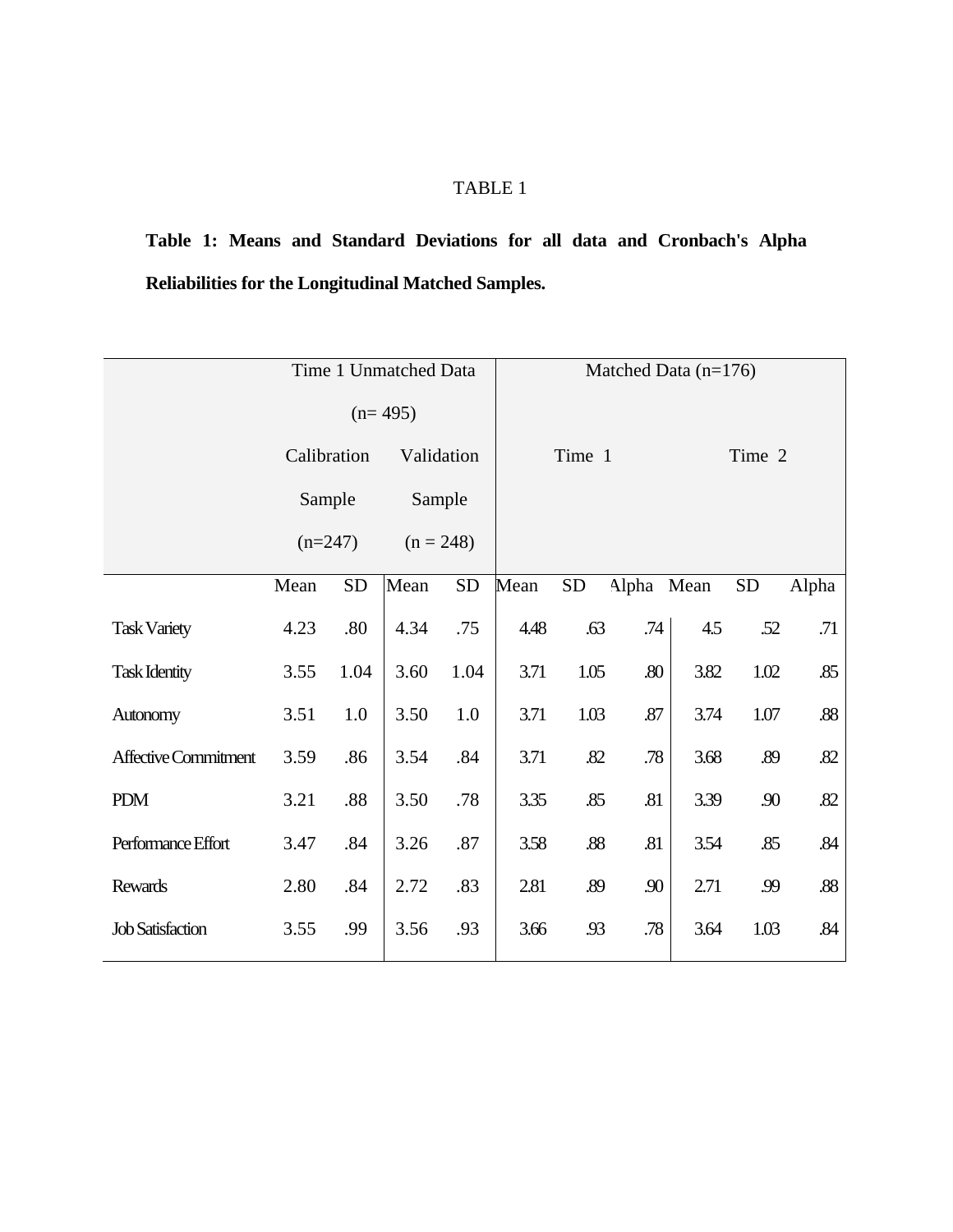## FIGURE 2



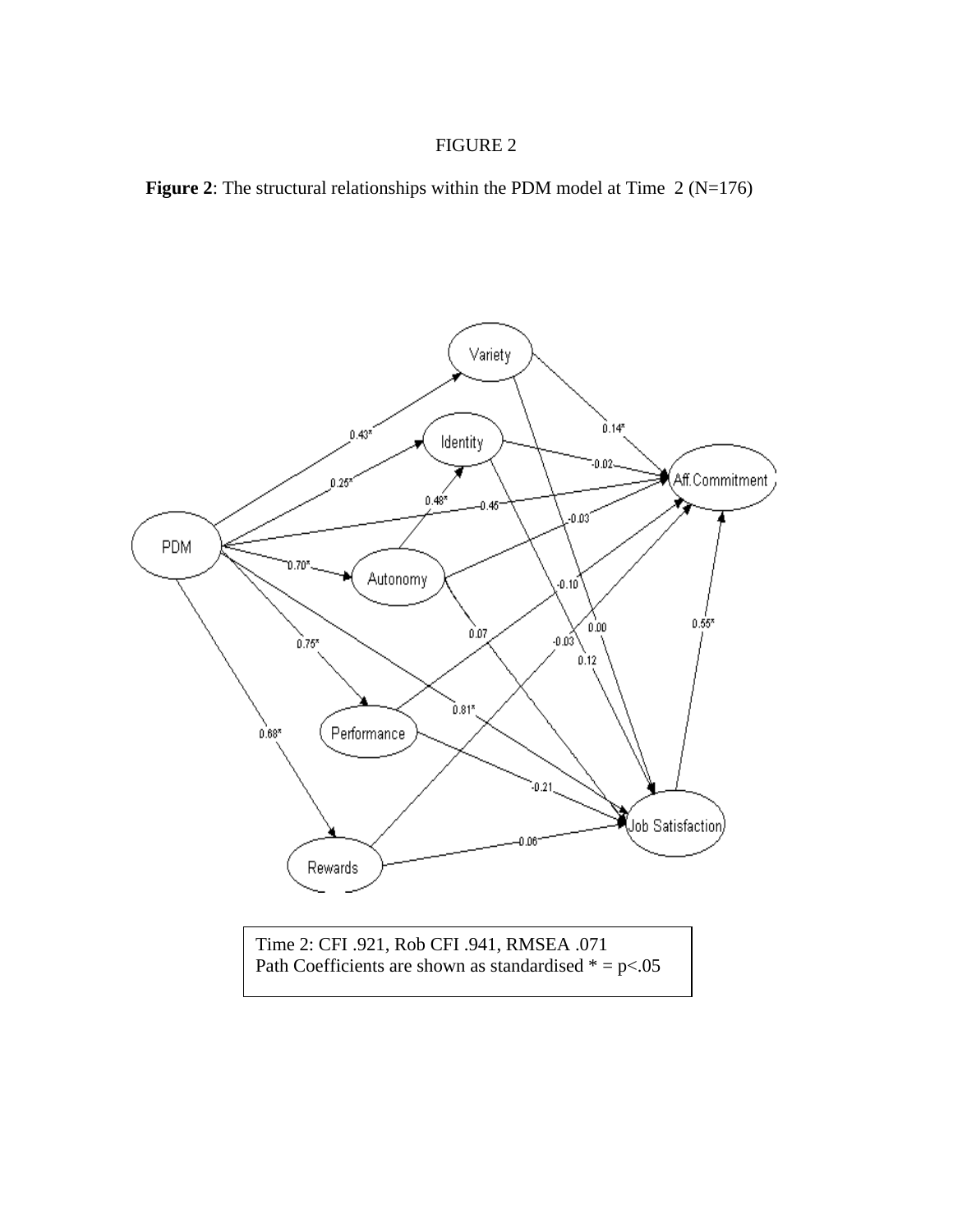# **Table 2: Study 2:Correlations among Latent Constructs for matched sample**

| <b>Task Variety</b>         |          | $.355**$ | $.393**$ | $.276**$ | $.204**$ | .106     | .119     | .027     |
|-----------------------------|----------|----------|----------|----------|----------|----------|----------|----------|
| <b>Task Identity</b>        | $.270**$ |          | $.416**$ | $.224**$ | $.188*$  | $.240**$ | $.156*$  | .048     |
| Autonomy                    | $.326**$ | $.571**$ |          | $.351**$ | $.231**$ | .068     | $.189*$  | .039     |
| <b>Affective Commitment</b> | $.352**$ | $.433**$ | $.524**$ |          | $.400**$ | $.226**$ | .128     | .064     |
| <b>PDM</b>                  | $.315**$ | $.447**$ | $.575**$ | $.684**$ |          | $.323**$ | .105     | .089     |
| Performance Effort          | $.276**$ | $.419**$ | $.470**$ | $.487**$ | $.585**$ |          | $.269**$ | .127     |
| Rewards                     | $.212**$ | $.363**$ | $.349**$ | $.537**$ | $.619**$ | $.426**$ |          | $.212**$ |
| <b>Job Satisfaction</b>     | $.277**$ | $.468**$ | $.536**$ | $.723**$ | $.638**$ | $.420**$ | $.493**$ |          |

\*\* Correlation is significant at the 0.01 level (2-tailed).

\* Correlation is significant at the 0.05 level (2-tailed).

NB: Time 1 Correlations in the Upper Right Quadrant: Time 2 Correlations in the

Lower Left Quadrant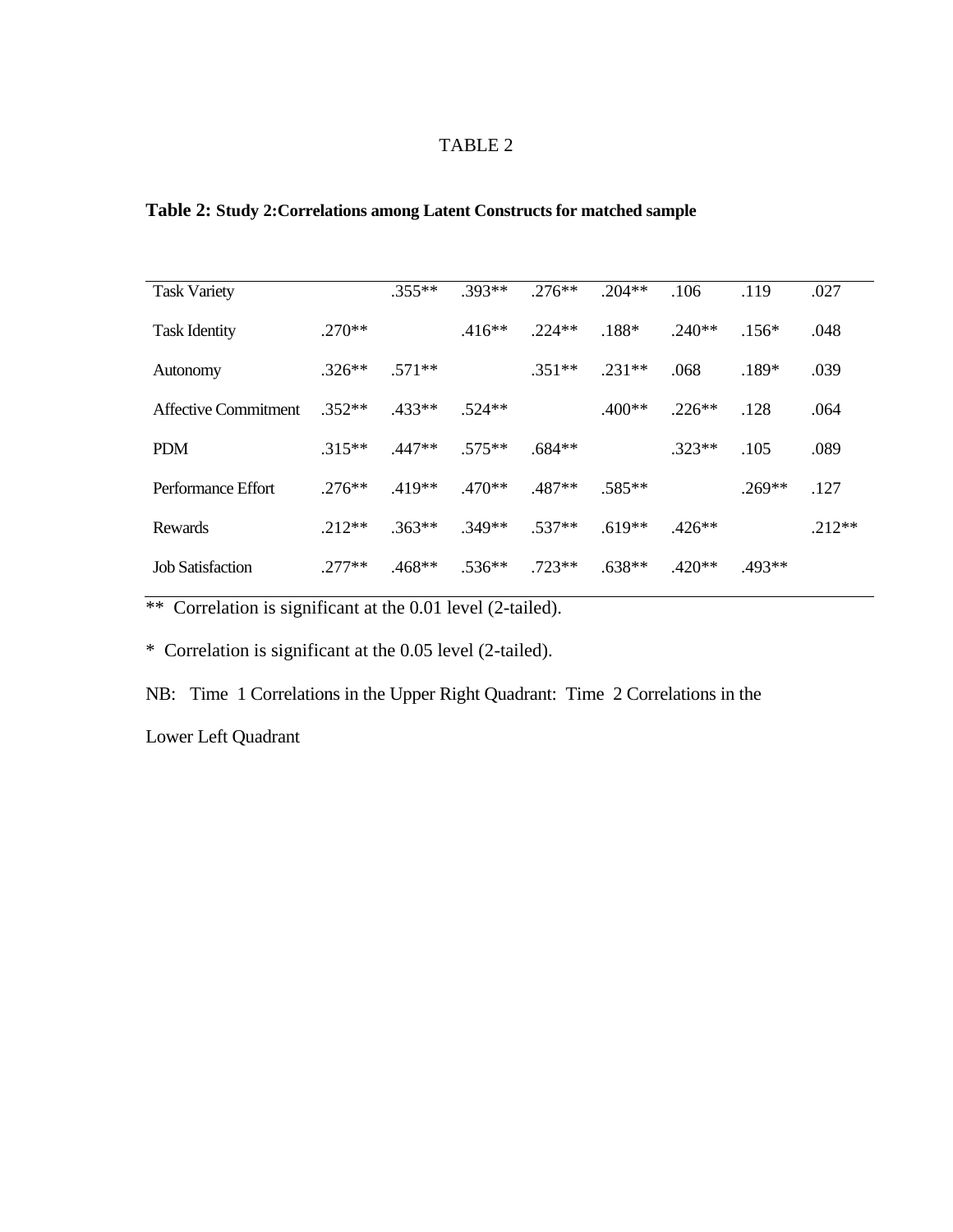# **Table 3: Significant structural influences at Time 2 and between Time 1 and Time**

**2** 

|                     | F1      | F2      | F <sub>3</sub> | F <sub>4</sub> | F <sub>5</sub> | F <sub>6</sub> | F7,       | F <sub>8</sub> |
|---------------------|---------|---------|----------------|----------------|----------------|----------------|-----------|----------------|
| 1. Task Variety     | $.61**$ |         |                | $.14*$         | $.43**$        |                |           |                |
| 2. Task Identity    |         |         | $.48**$        |                | $.25**$        |                |           |                |
| 3. Autonomy         |         | $.63**$ | $.74**$        |                | $.7**$         |                |           |                |
| 4. Aff. Commitment  |         |         | $-.25*$        | $.76**$        | $.48**$        |                |           | $.55**$        |
| 5. PDM              |         |         | .40            | $.81**$        | $1.03**$       | $75**$         | $.68**$ . | $.81**$        |
| 6. Performance      | $.30**$ |         |                | $-.40**$       | $.71**$        | $.53*$         |           |                |
| 7. Rewards          |         |         |                | $-.20**$       | $.61**$        |                | $.19*$    |                |
| 8. Job Satisfaction |         |         |                |                | $.84**$        | $-.34*$        |           | $.36*$         |

**Note:** Values significant at  $p = .05$  ( $z \ge 1.96$ )  $p = .01$  ( $z \ge 2.68$ ).

- Significant Time 2 Correlations are reported in the Upper Right Quadrant in italics. Model Fit Indices CFI .921, Rob CFI .941, RMSEA .071
- Significant Correlations between Time 1 and Time 2 are reported in the Lower Left Quadrant. Model Fit Indices CFI .981, RMSEA .058